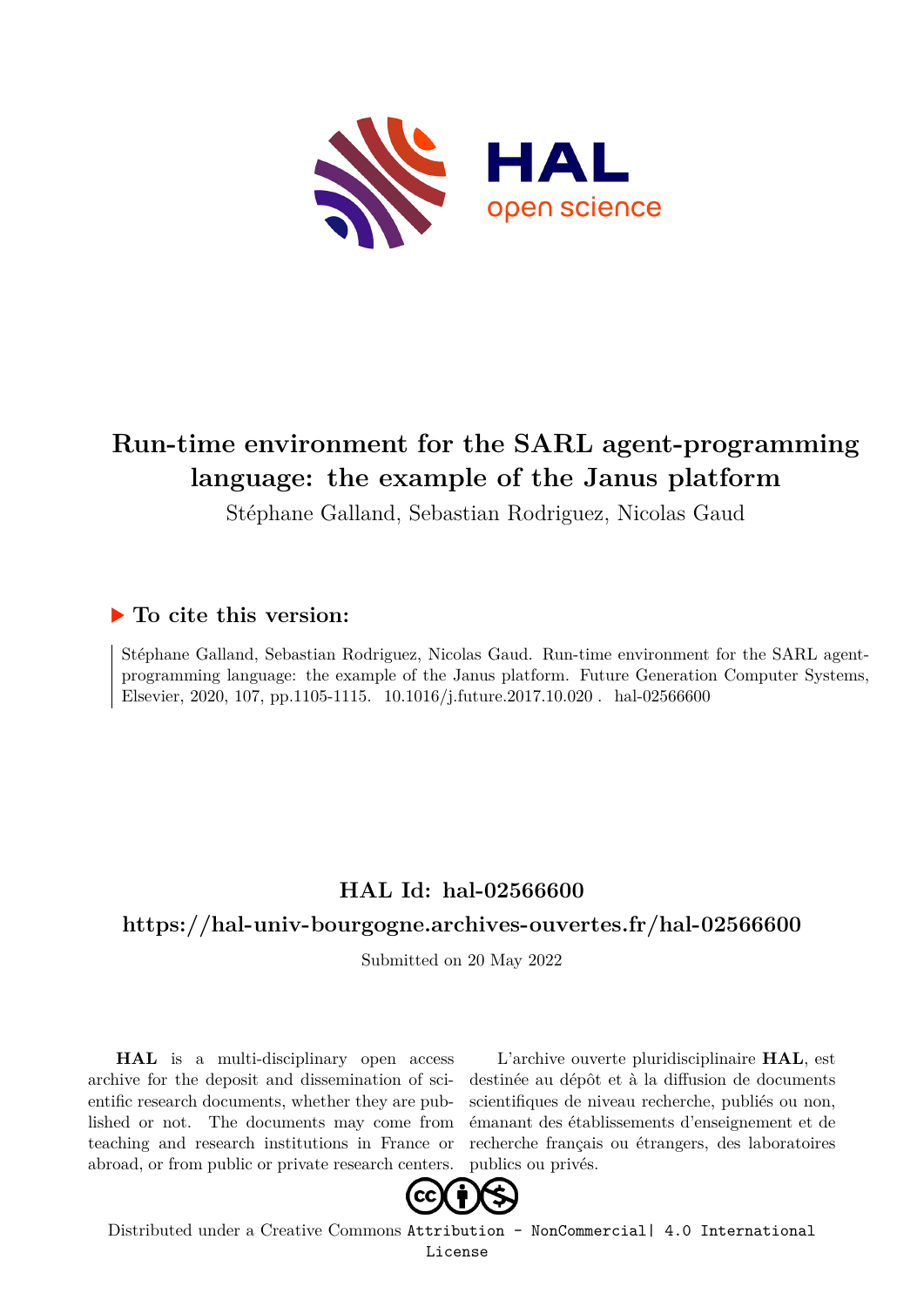## Run-time Environment for the SARL Agent-Programming Language: the Example of the Janus platform

Stéphane GALLAND<sup>a</sup>, Sebastian RODRIGUEZ<sup>b</sup>, Nicolas GAUD<sup>a</sup>

 ${}^{a}$ LE2I, Univ. Bourgogne Franche-Comté, UTBM, F-90010 Belfort, France  $^{b}$ GITIA, Universidad Tecnológica Nacional, San Miguel de Tucumán, CPA T4001JJD, Agentina

#### Abstract

SARL is a general-purpose agent-oriented programming language. This language aims at providing the fundamental abstractions for dealing with concurrency, distribution, interaction, decentralization, reactivity, autonomy and dynamic reconfiguration that are usually considered as essential for implementing agent-based applications. Every programming language specifies an execution model. For SARL, this run-time model is supported by a SARL run-time environment. The goals of this paper are to highlight the key principles for creating a SARL run-time environment, and its concrete implementation into the Janus agent platform.

Keywords: SARL agent-programming language, Run-time Environment, Janus platform

## 1. Introduction

In past years, multi-agent systems (MAS) have taken their place in our society. Application fields include robotics, artificial intelligence, cinema, video games. This evolution is the answer to increasingly complex projects, which require "intelligent" systems. Multi-agent systems allow to implement solutions with intelligence, capable of reasoning, learning and interacting between different agents. These systems represent a totally different way of looking at things. This way of designing systems resulted in new tools, methodologies and architectures, better suited to MAS modeling, e.g. ASPECS [1], MaSE [2] or even Gaia [3]. These methodologies are complemented by agent platforms for supporting the run-time execution of the designed models. There are several dozens, e.g. Jade [4], NetLogo [5], GAMA [6], or Janus [7].

Preprint submitted to Journal of Future Generation Computer Systems October 10, 2017

© 2017 published by Elsevier. This manuscript is made available under the CC BY NC user license <https://creativecommons.org/licenses/by-nc/4.0/>

<sup>∗</sup>Corresponding author

Email address: stephane.galland@utbm.fr (Stéphane GALLAND)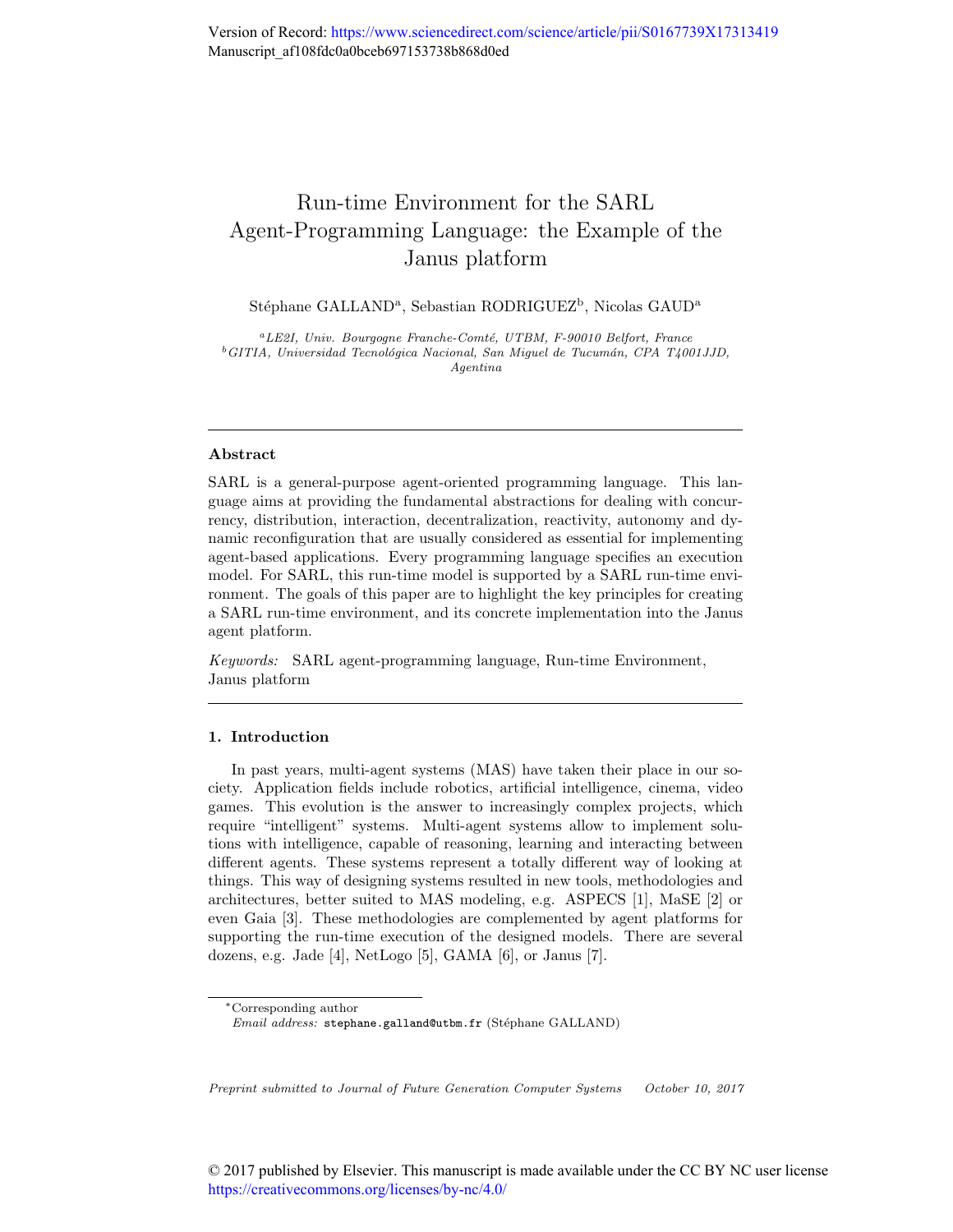On one hand, these solutions are highly interesting because they frame and provide tools for the development of agent-based systems. On the other hand, these systems are very complex to implement, and the conventional programming languages (Java, etc.) are not suited. There is therefore a real need for programming languages dedicated to MAS, which would offer more clarity to developers, and simplify developments. Several agent-programming languages have been proposed. Most of them are domain-specific languages, e.g. GAML [6], MARS [8], or Jason [9]. Several of these languages are general-purpose, e.g. SARL [10]. SARL [10] is a new general-purpose agent-oriented programming language (APL). SARL tries to set up adaptive and modular principles for developing multi-agent systems.

Every programming language specifies an execution model, and many implement at least part of that model in a runtime system [11]. For a SARL program being executed, a specific run-time environment must be defined. The goals of this paper are to highlight: (i) the key principles for creating a SARL run-time environment, and (ii) its concrete implementation within the Janus *agent platform*  $\left[\gamma\right]$ . Neither the relationship between the above methodologies and SARL, nor the one between these methodologies and Janus are the purpose of this paper. Our motivations are:

- i) to enable Researchers, Engineers and Students to create a run-time environment for SARL. The key principles and features to be considered for designing this run-time environment are provided to them; and
- ii) to give a proof of concept based on the Janus platform. This platform already provides an implementation for holonic multi-agent systems, which are also a core concept within SARL. In this paper, the Janus meta-model and software architecture are updated in order to fit the SARL requirements.

This paper is structured as follow. Section 2 explains the fundamentals of the SARL language. Section 3 presents the compilation and execution tool-chain for SARL. Section 4 details the key principles for creating a SARL run-time environment that handles any SARL program. Several existing agent platforms are presented in Section 5. Section 6 gives details on the re-implementation of the Janus platform in order to create a SARL run-time environment. Section 7 describes the performance evaluation of the Janus implementation. Finally, Section 8 concludes this paper and provides perspectives to this work.

## 2. SARL Agent-Programming Language

 $SARL<sup>1</sup>$  is a general-purpose agent-oriented programming language [10]. It aims at providing the fundamental abstractions for dealing with standard agent

<sup>1</sup>Official website: http://www.sarl.io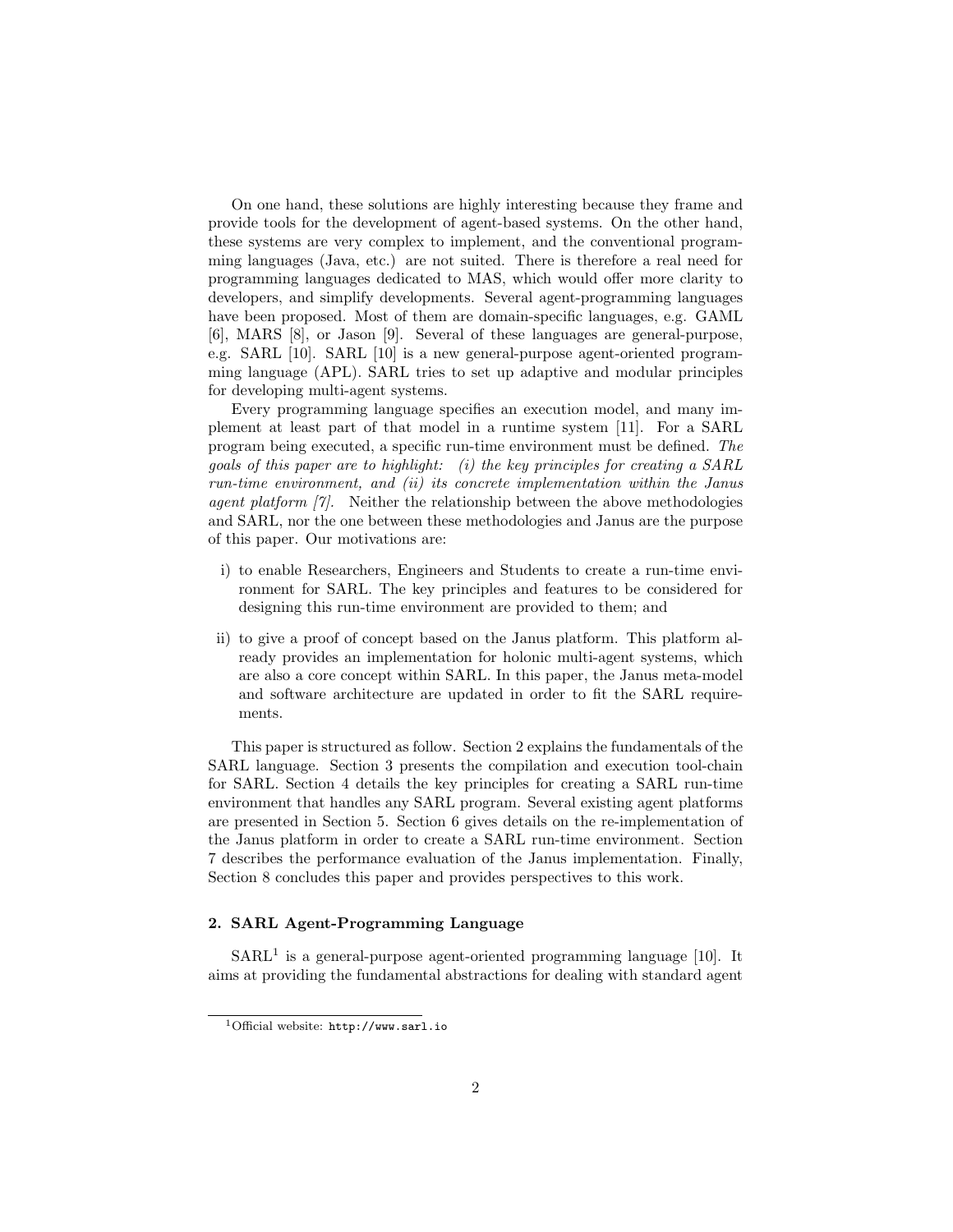

Figure 1: UML Class Diagram defining the major concepts in the SARL meta-model.

features: concurrency, distribution, interaction, decentralization, reactivity, autonomy and dynamic reconfiguration. The main perspective that guided the creation of SARL is the establishment of an open and easily extensible language. Such language should thus provide a reduced set of key concepts that focuses solely on the principles considered as essential to implement a multi-agent system. The major concepts of SARL are explained below, and illustrated in Figure 1.

## 2.1. Action

An action is a specification of a transformation of a part of the designed system or its environment. This transformation guarantees resulting properties if the system before the transformation satisfies a set of constraints. An action  $a \in A$  is defined by its prototype and its body, as illustrated by Equation 1. The prototype is composed by the name  $n_a$  of the action, a sequence  $P_a$  of formal parameters, and the type  $r_a$  of the returned values. The body  $B_a$  is a sequence of expressions — a subset of the language constructs for describing evaluable expressions — that represents transformations. These two parts of the action's definition are represented respectively by the Action Prototype and Action in Figure 1.

$$
a = \langle n_a, P_a, r_a, B_a \rangle \tag{1}
$$

For pedagogical reasons, the SARL action concept could be linked to method concept into the object-oriented paradigm: both concepts represent the same language construct.

## 2.2. Capacity and Skill

A capacity  $c \in \mathbb{C}$  is the specification of a collection  $P_c$  of actions' prototypes, as defined in Equation 2. A capacity could be used to specify what an agent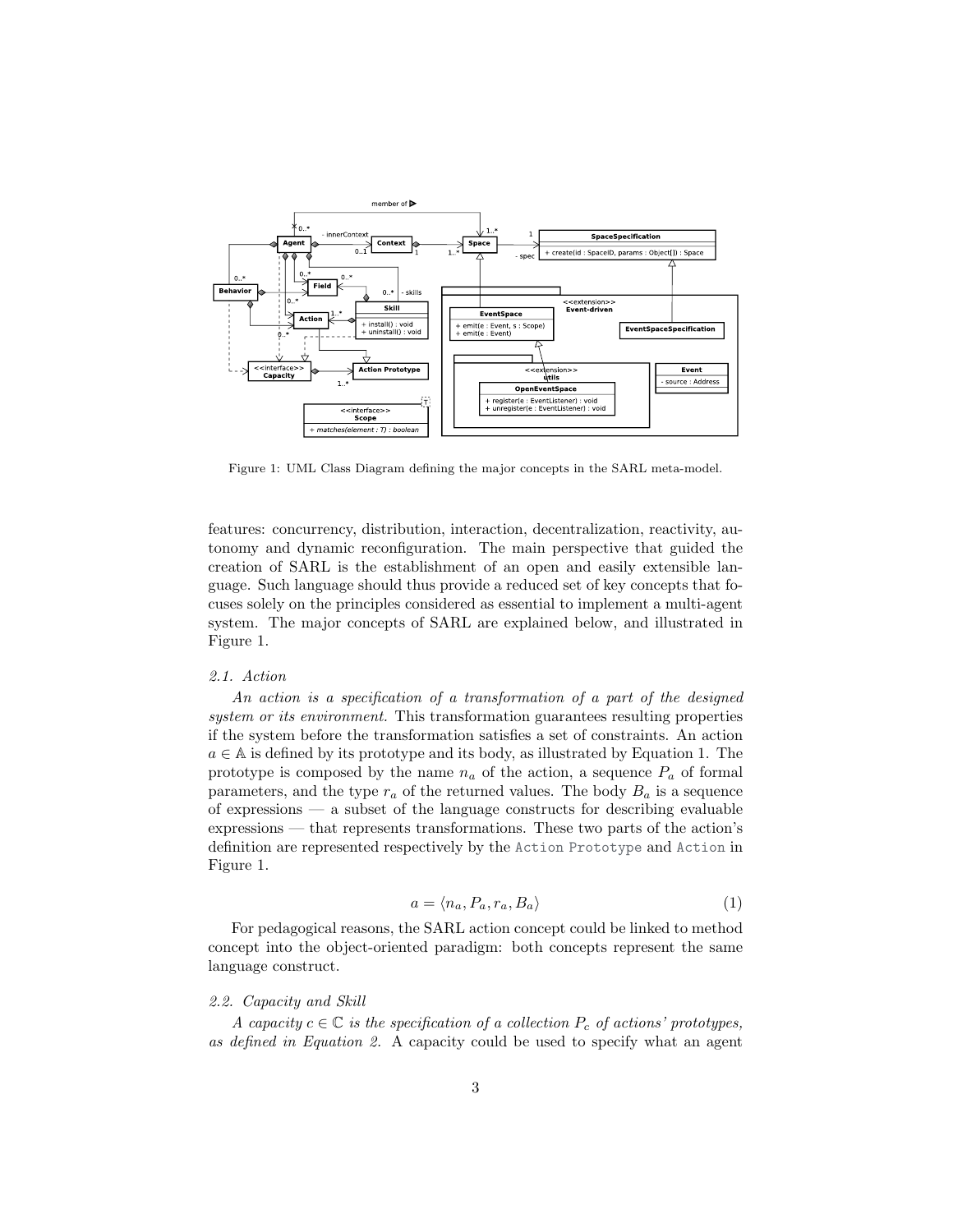can do, and what a behavior requires for its execution.

$$
c = \langle S_c, P_c, F_c \rangle \tag{2}
$$

This specification makes no assumptions about its implementation. So that, the bodies of the actions are not defined into the capacity:  $\forall p \in P_c \subseteq \mathbb{A}, B_p = \emptyset$ . The capacity c could inherit a part of its definition from another capacities  $S_c$ . The fully expanded set  $F_c$  of actions that are defined into the capacity c is defined by:  $F_c = P_c \cup \{F_s/s \in S_c\}.$ 

A skill  $s \in \mathbb{S}$  is a possible implementation of capacities  $C_s$  fulfilling all the constraints of these specifications, as defined by Equation 3.

$$
s = \langle s_s, C_s, A_s, F_s \rangle \tag{3}
$$

 $A_s$  is the set implementations of the actions from the capacities  $C_s$ , such that  $\forall a \in A_s, B_a \neq \emptyset$  and  $A_s \subseteq \bigcup_{c \in C_s} F_c$ . Similarly to a capacity, a skill s could inherit a part of its definition from another skill  $s_s$ . The fully expanded sequence  $F_s$  of actions that are defined into the skill s is defined by:  $F_s = A_s \cup F_{s_s}$ . Skill s provides an implementation for each capacity action:  $a \in F_s/\forall a \in A_c, \forall c \in C_s$ .

An agent can dynamically evolve by learning or acquiring new capacities. It can also dynamically change the skill associated to a given capacity [12, 1]. Acquiring new capacities also enables an agent to get access to new behaviors requiring these capacities. This provides agents with a self-adaptation mechanism that allow them to dynamically change their architecture according to their current needs and goals.

## 2.3. Context and Spaces

A space  $p \in \mathbb{P}$  is the support of the interaction between agents, respecting the rules defined in an associated space specification. SARL natively defines a particular type of space, namely the event space to provide a support to eventdriven interactions. Within an event space, agents communicate using events. Nevertheless, it is possible to define programmatically new types of spaces that are not event-based. Equation 4 provides the definition of a space  $p$ .  $M_p$  is the set of agents, which are participating to the interaction within the space, i.o.w. the members of this space.  $R_p$  is the functional definition of the interaction mechanism that is supported by the space. It may be a routing algorithm of messages between the space's participants, or the interaction specification among agents and artifacts [13].

$$
p = \langle M_p, R_p \rangle \tag{4}
$$

A context  $c \in \mathbb{O}$  defines the perimeter/boundary of a sub-system, and gathers a collection  $S_c$  of spaces, as defined in Equation 5.

$$
c = \langle S_c, d_c \rangle \tag{5}
$$

Since their creation, agents are incorporated into a context called the default context (see the upper part of Figure 2, level n). The notion of context makes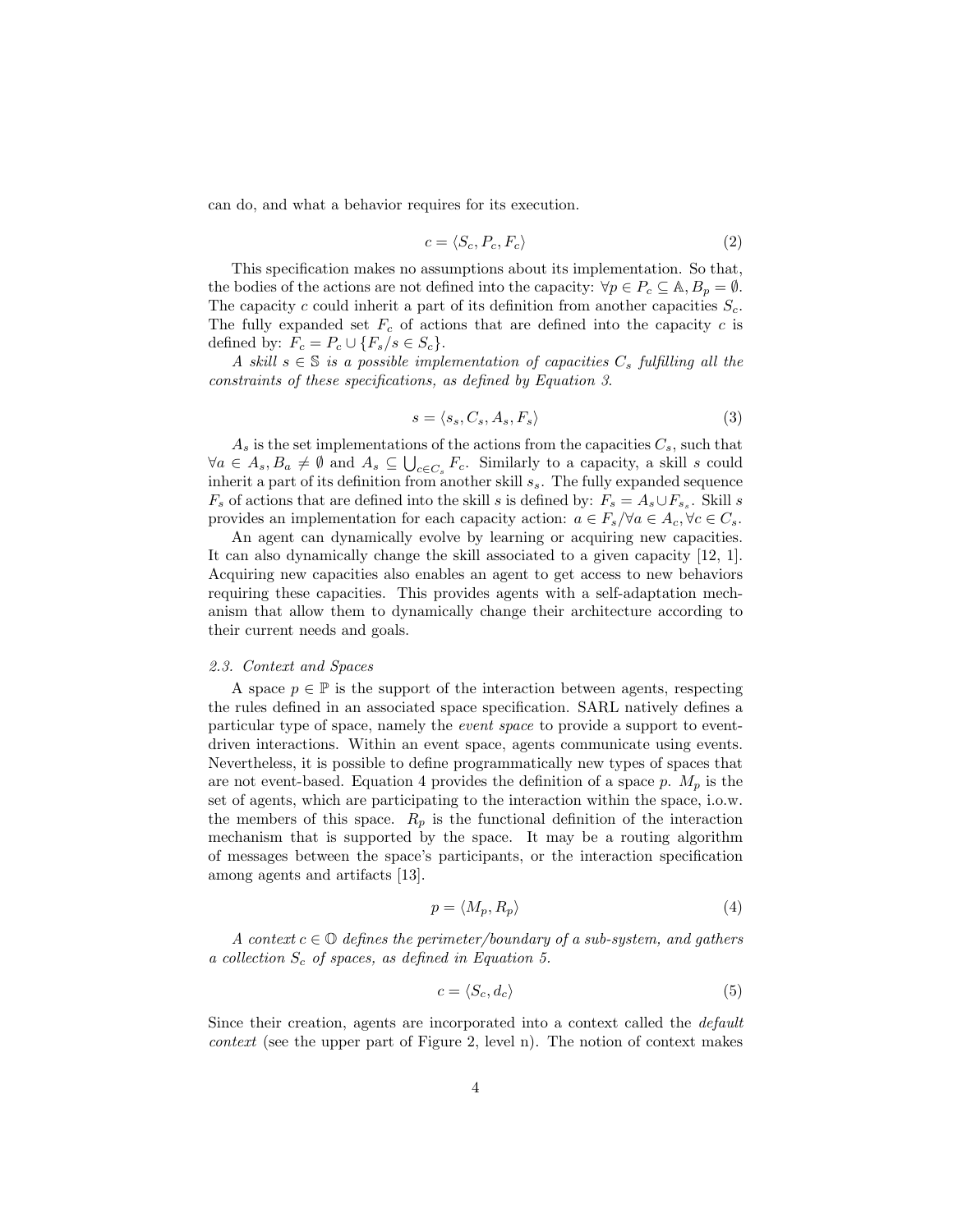complete sense when agents are considered composed or holonic (see Section 2.6 for details).

In each context, there is at least one particular space  $d_c \in S_c$ , called *default* space, to which all agents in context  $c$  belong. This ensures the existence of a common shared space to all agents in the same context. Each agent can then create specific public or private spaces to achieve its personal goals.

The concept of environment, as defined by Weyns et al. [14] could be linked to the concept of context in SARL. The spaces into a context become views to the environment [15]. Consequently, spaces restrict how agents perceive and act in the environment. Rodriguez et al. [16] have proposed to model the environment by defining a context, a space, and specific agents that are supporting the endogenous dynamics of the environment. This last type of agent is mandatory because there is no syntactic way within SARL for defining a context: only spaces and agents could be programmed.

When an agent is created, it belongs to a context, named its *default context*. During its life, an agent may join or leave other external contexts, as illustrated by Figure 2 with agent A. The invariant condition is each agent belongs to a default context, whenever this default context is not the one in which the agent was created. Figure 1 illustrates this membership relation by the "member of" association between Agent and Space. In other words, an agent belongs to a context if, and only if, it is member of the default space of this context. The direct relation between the agent and context concepts is related to the inner context, which is detailed in Section 2.6.

## 2.4. Agent and Behavior

An agent  $a \in \mathbb{T}$  is an autonomous entity having a set  $B_a$  of behaviors, and a set  $S_a$  of skills to realize the capacities it exhibits. It is defined in Equation 6, and represented by the Agent type in Figure 1.

$$
a = \langle B_a, S_a, M_a, d_a, C_a, i_a \rangle \tag{6}
$$

Agent a has a set  $S_a$  of individual skills that may be used for building the agent's behaviors. Agent a defines the mapping  $M_a: \mathbb{C} \to \mathbb{S}$  from one capacity to a single skill implementation. From this definition, the agent  $a$  is able to determine which skill should be used when a capacity's action is invoked. A set of capacity-skill pairs, named the built-in capacities (BIC) is defined into the SARL specifications [10]. They are considered as essential to respect the commonly accepted competences of agents, such autonomy, reactivity, pro-activity and social capacities. The full set of BICs are presented in Section 4 because they must be implemented into, and provided by the SARL run-time environment.

Among these BICs, the DefaultContextInteractions and ExternalContextAccess capacities are defined. They give respectively the access to the agent's default context  $d_a$ , and the set  $C_a$  of contexts in which the agents belong to, such that  $d_a \in C_a$ .  $i_a$  represents the internal context of the agent, which is detailed in Section 2.6.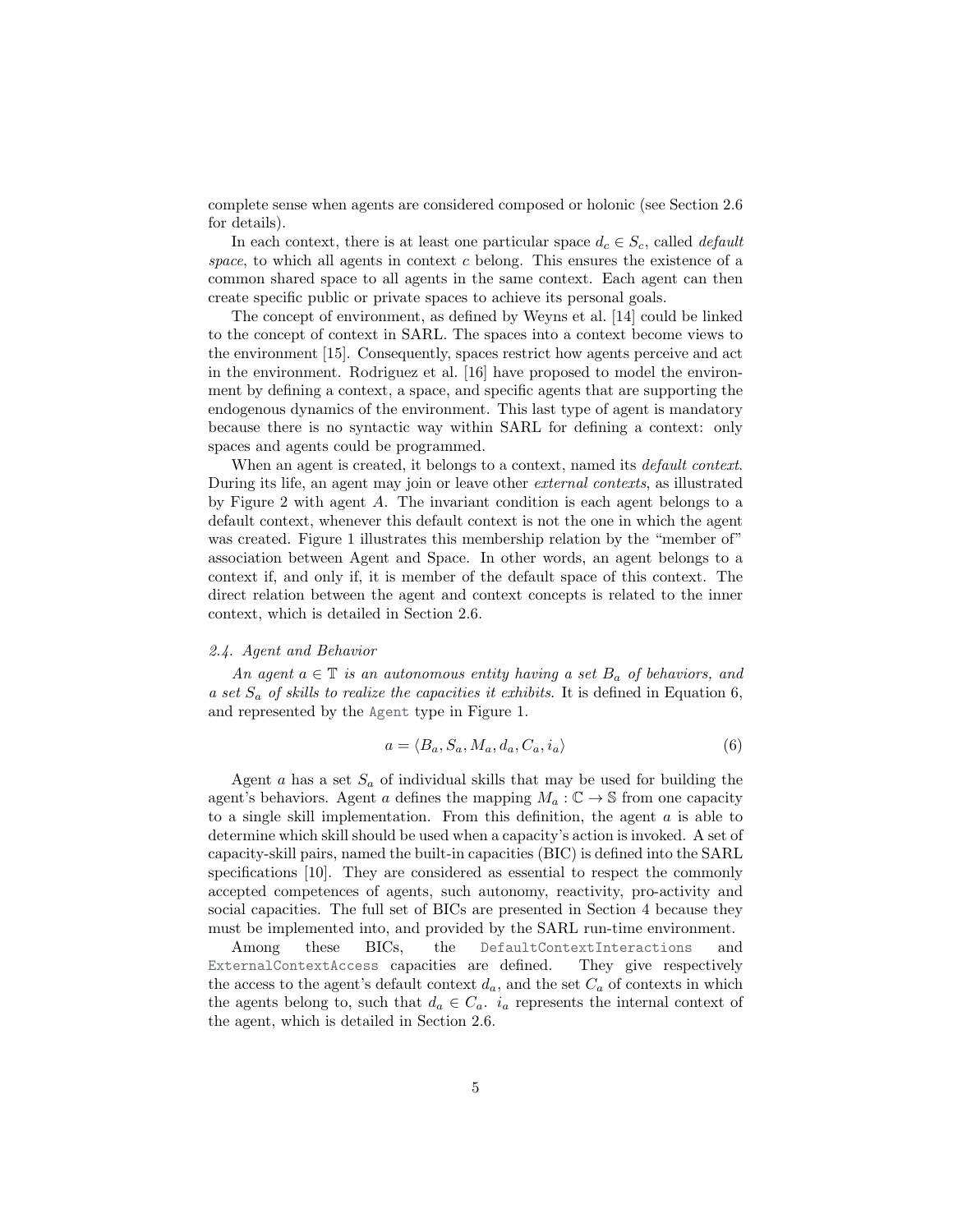Another BIC is the Behaviors capacity. It enables an agent to incorporate a collection  $B_a \subset \mathbb{B}$  of behaviors that will determine its global conduct. A behavior  $b \in \mathbb{B}$  maps a collection of perceptions represented by events to a sequence of actions.  $O_b : \mathbb{E} \to \mathcal{P}(\mathbb{A})$  is the mapping function in Equation 7.

$$
b = \langle O_b \rangle \tag{7}
$$

An agent has also a default behavior directly described within its definition. It is illustrated by the relationship between Agent and Action types in Figure 1.

By default, the various behaviors of an agent communicate using an eventdriven approach. An event  $e \in \mathbb{E}$  is the specification of anything that happens in a space s, and may potentially trigger effects by a listener, e.g. agent, behavior.

### 2.5. Example of SARL Program

For clarity reasons, let the definition of an agent, named FactorialAgent that is able to compute a factorial. This example is simple enough for illustrated the basics properties and features of the SARL language. Nevertheless, more complex implementation of multi-agent systems with SARL could be found in [17, 18, 19, 20, 21, 22, 23, 24].

FactorialAgent agent waits for other agent's request to calculate (Calculate event) a factorial. Once computed, it is notifying the result using the ComputationDone event.

```
event Factorial {
2 var upto : int
      var number : int
4 var value : int
    }
6 event Calculate {
      var number : int
8 }
    event ComputationDone {
10 var result : int
    }
12 agent Factorial Agent \{uses Lifecycle, Behaviors, DefaultContextInteractions
14 on Factorial [occurrence number < occurrence upto ] {
        \text{wake}(\text{new Factorial} \Rightarrow \lceil16 upto = occurrence upto
             number = occurrence. number + 118 value = occurrence value * (occurrence number + 1)
          \left| \right)20 }
      on Factorial \left[ occurrence . number == occurrence . upto \left[ {
22 emit (new Computation Done \Rightarrow [ result = occurrence value ])
        k i l l M e
24on Calculate {
26 wake (new Factorial \Rightarrow [
             upto = occurrence.\nnumber28 number = 0
             value = 130 ] )
      }
32 }
```
Listing 1: Computation of Factorial with a SARL Agent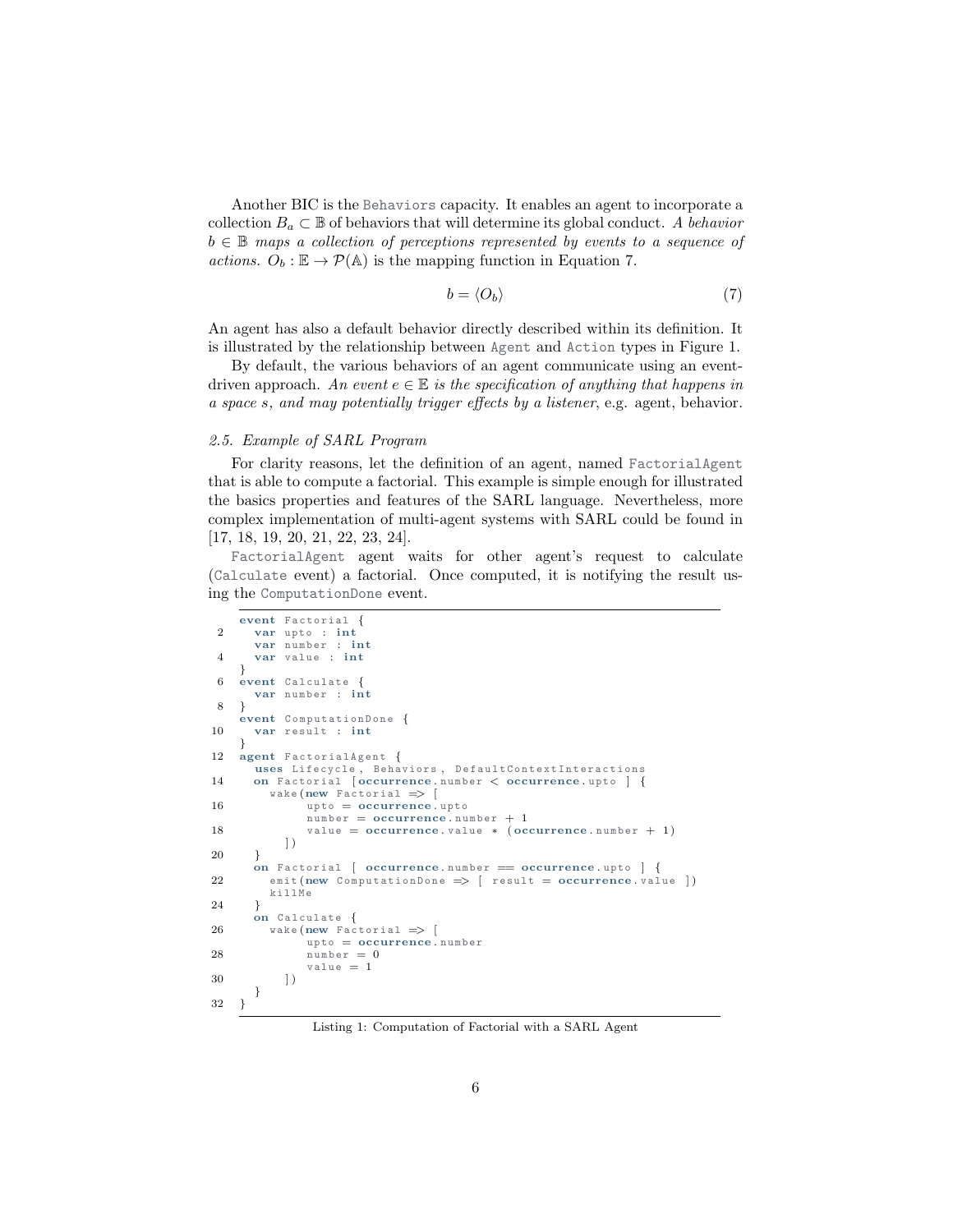An agent is declared with the agent keyword (line 12). In the agent's body block, we can declare mental states (in the form of attributes), actions (or functions and event handlers). Actions that an agent can perform could be specified by capacities or natively inside the agent definition. Keyword uses imports the actions defined in capacities, so that, they can be accessed directly as an agent native function.

Agent perceptions and the sequence of actions the agent wants to perform for each perception are defined. This is achieved using the clause on  $\leq$  perception  $>$  [<guard>] {<br/>body>}. Factorial Agent declares three behavioral event handlers (lines 14, 21, and 25). Perceptions for SARL agents take the form of events, and they can be declared using the event keyword. For instance, the Calculate event is defined at line 6. An event can carry information, in our case the number we want the factorial for.

When the Calculate event is perceived (line 25), the agent can access the event's instance using the occurrence keyword. At line 27, it sets the upto attribute using the information for the Calculate event occurrence.

From this point, the agent starts computing the factorial. The Behaviors built-in capacity provides the agent with mechanisms to (un)register new behaviors, and fire new internal events (wake action). For calculating the factorial, the agent fires an internal event of type Factorial using the wake action.

Two behaviors are declared for Factorial event (lines 14 and 21). When an event is perceived, SARL agents execute all their behaviors for that event type concurrently. Behaviors can declare guards to prevent their execution if required. So, the behavior at line 14 is only executed if occurrence.number < occurrence.upto evaluates to true. This behavior simply calculates the factorial for the next integer, and fires a Factorial event again. As illustrated, the guard's expression may reference the received event or any of its attributes. Nevertheless, any variable that is declared into the enclosing type (agent, behavior, etc.) of the guard, or any statically accessible variable or function may be referenced too.

Likewise, when the factorial for the requested number (stored in upto attribute) is found, the behavior at line 21 is executed. The emit action fires an event in the *default space* of the *default context* for notifying the computation is finished. After that, the agent stops its execution using the kill Me action from the Lifecycle capacity.

It is necessary to clearly understand the difference between wake and emit actions. Wake fires an internal event within the agent that may be perceived by its own behaviors, and its members when it is composed by other agents. Emit action enables to fire an event in a given space that is outside the agent itself.

## 2.6. Recursive Agent and Hierarchical Multiagent System

In 1967, Koestler coined the term holon as an attempt to conciliate holistic and reductionist visions of the world. A holon represents a part-whole construct that can be seen as a component of a higher level system or as whole composed of other holons as substructures [25]. Holonic systems grew from the need to find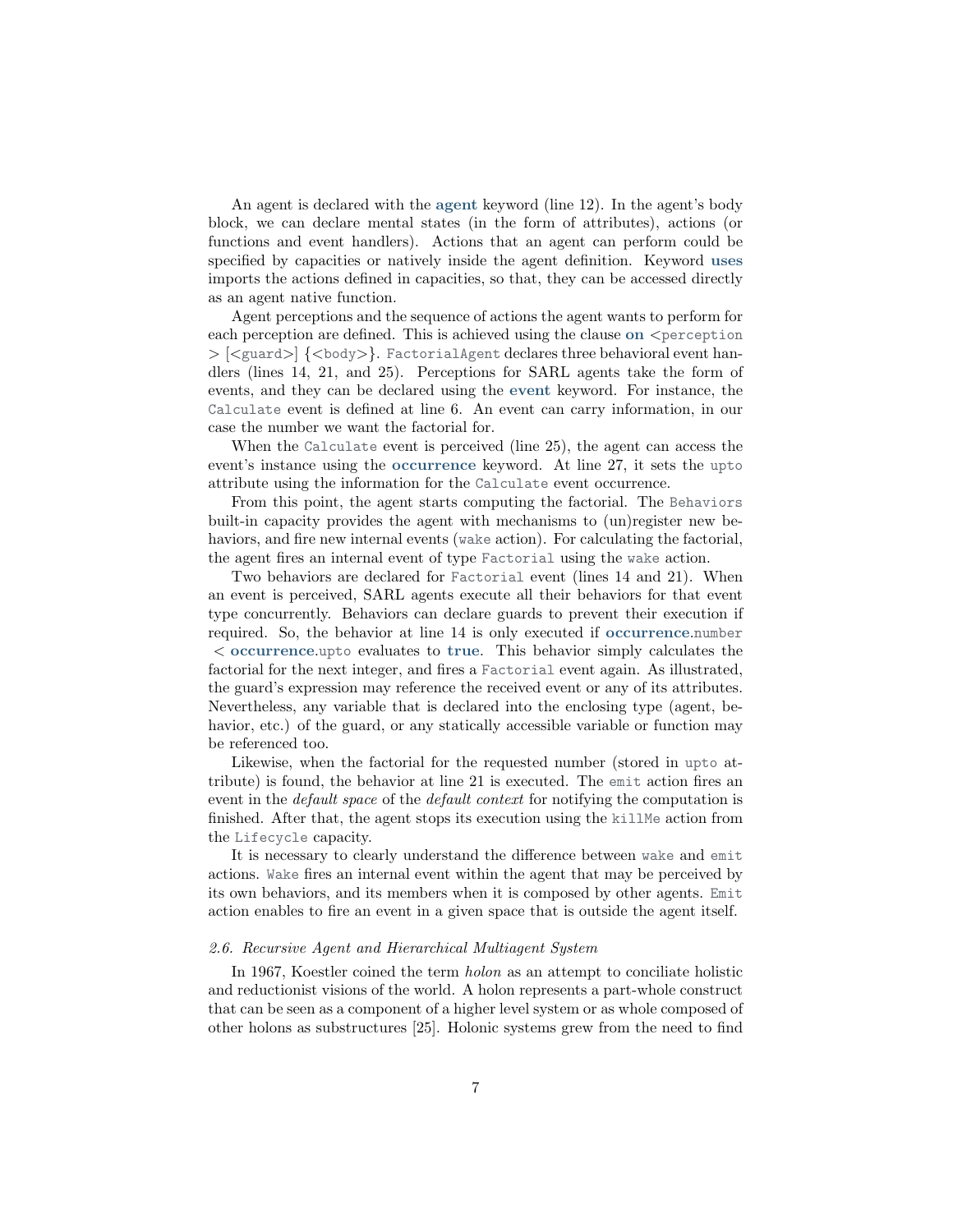

Figure 2: A Holon or a recursive agent in SARL

comprehensive construct that could help to explain social phenomena. Since then, it came to be used in a wide range of domains, including philosophy [26], manufacturing systems [27], and multi-agent systems [28].

Several works have studied this question, and they have proposed a number of models inspired from their experience in different domains. In many cases, the idea of agents composed of other agents could be found. Each researcher gives a specific name to this type of agent. Ferber [29] discusses individual and collective agents. Meta-agents are proposed by Holland [30]. Agentified Groups are taken into account in the works of Odell et al. [31]. All of these are examples of how researchers have called these "aggregated" entities that are composed of lower level agents. More recently, the importance of holonic MAS has been recognize by different methodologies such as ASPECS [32] and O-MASE [33].

In SARL, we recognize that agents can be composed of other agents. Therefore, SARL agents are in fact holons that can compose each other to define hierarchical or recursive MAS, called holarchies. In order to achieve this, SARL agents are structures that compose each other via their contexts. Each agent defines its own internal context, called inner context and it is part of one or more external contexts. For instance, in Figure 2, agent A is taking part of two external contexts, i.e. Default Context and External Context 1. The same agent has its own *inner context* where agents B, C, D and E evolve. Because, an agent may belong to a default and an external context at the same time, the resulting structure in not a simple hierarchy of agents (agent composed by agents). It is a directed graph of agents, with membership relations among them. In the SARL meta-model (Figure 1), these relations are formally supported by the "Member of" relation between an agent and a space.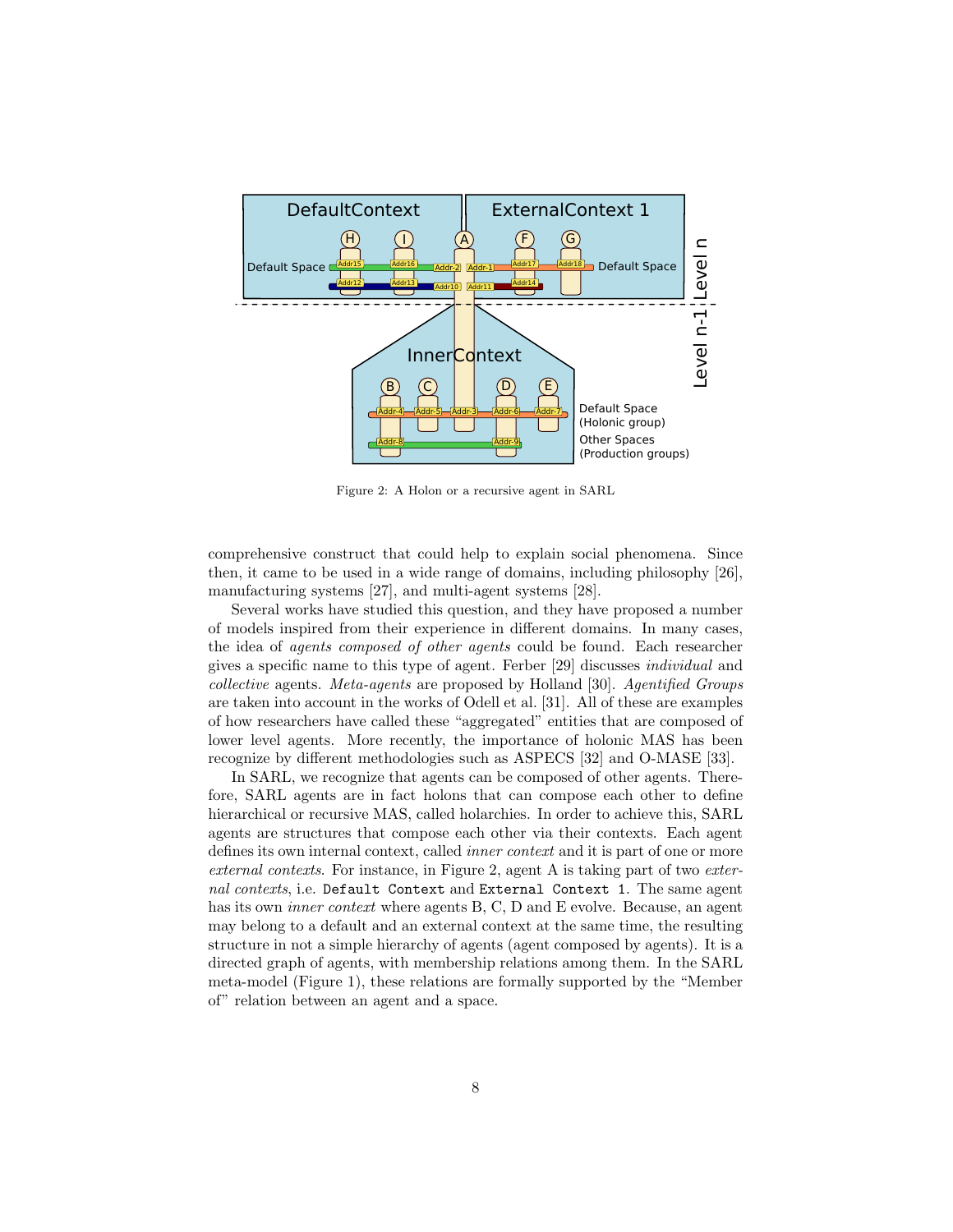

Figure 3: Compilation and Run-time Toolchain for SARL

## 3. SARL Tool-chain

The SARL tool-chain is the set of programming tools that are used to perform a multi-agent system with SARL. As illustrated by Figure 3, three types of tools are used in sequence in order to create and run an agent-based system:

- SARL Compiler: The SARL compiler transforms the source SARL language to the target language. Several target languages may be considered by this compiler. Because most of the agent frameworks are written with the Java language, the SARL compiler targets this object-oriented programming language by default, but not restricted to (a Python generator is also provided as proof-of-concept). The SARL compiler translates SARL statements into their object-oriented equivalent statements. Three different implementations of the SARL compiler are provided: a specific command-line tool (sarlc), the Eclipse development environment plugin, and a Maven plugin.
- Java Compiler: The files generated by the SARL compiler are standard Java files. They must be compiled with one of the standard tools that are available: eclipsec<sup>2</sup>, javac<sup>3</sup>, gcj<sup>4</sup>, or jikes<sup>5</sup>. The result of the Java compilation is a collection of binary files (a.k.a. byte-code files) that may be run by a virtual machine.
- SARL Run-time Environment: The SARL Run-time Environment (SRE) is a collection of tools that enables running of an agent-based application written with SARL. Such an SRE must provide the implementation for each service and feature that are assumed to be provided by the runtime environment. Usually, a Java-based SRE is composed by the Java Run-time Environment (JRE) and a Java framework that supports the execution of the agents upon the JRE.

<sup>2</sup>Eclipse eclipsec: https://www.eclipse.org

 $^3$ Oracle JDK: http://www.oracle.com/technetwork/java/javase/overview/index.html

<sup>4</sup>GNU Java Compiler: http://gcc.gnu.org

<sup>5</sup> IBM jikes: http://jikes.sourceforge.net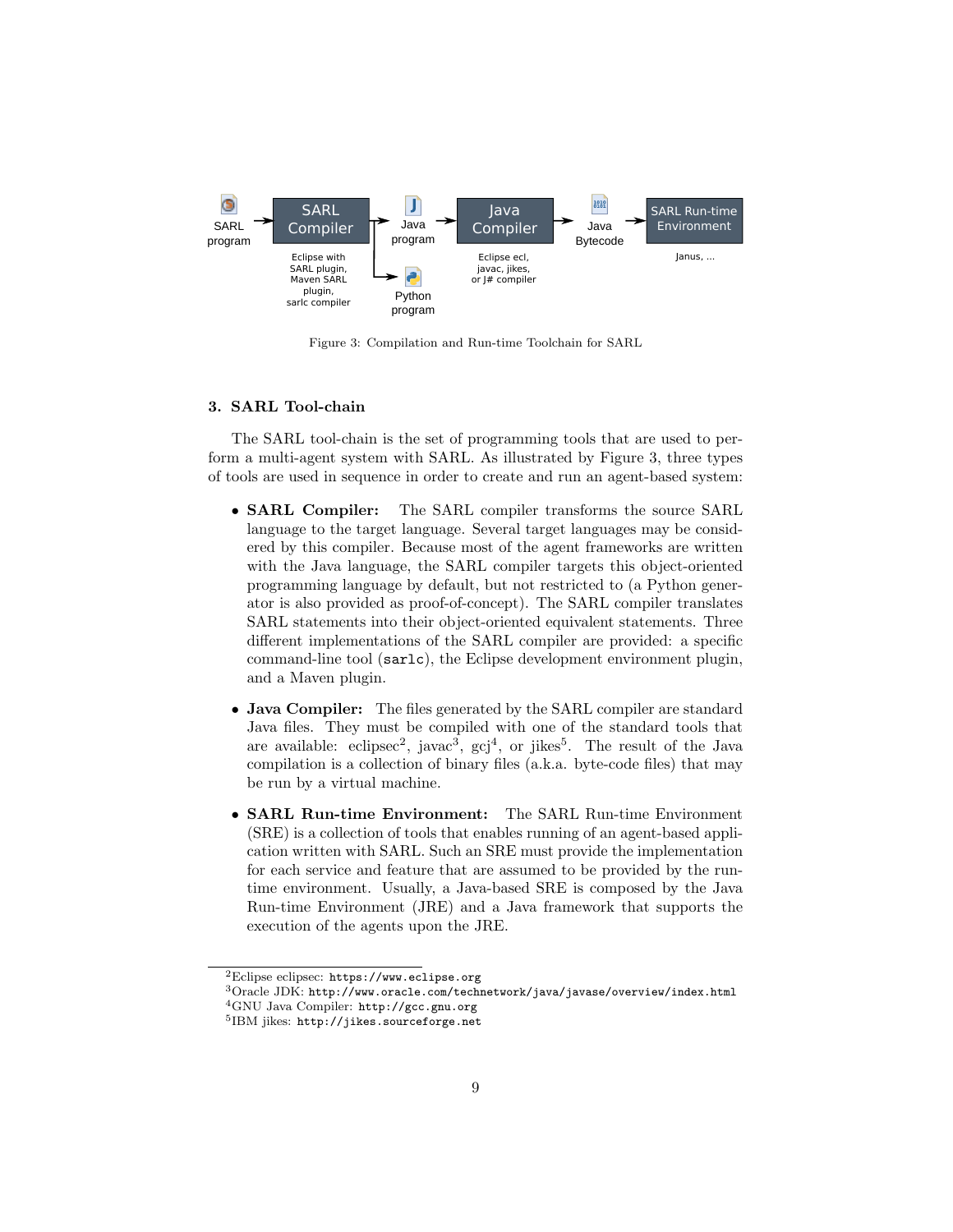In order to create a valid SRE, it is mandatory to define the core features that are expected into a SRE implementation. Section 4 describes the key elements that should be considered for solving this specific point.

In order to give a Proof-of-Concept, a specific SRE implementation based on the Janus platform [7] is provided in Section 6. Janus is a Java application, i.e. a Java virtual machine is used for running the program upon a specific Java library that provides the features dedicated to the SARL agents. Janus was selected because, since its creation in 2008, it provides the key features for implementing holonic multi-agent systems. Therefore, it is the best candidate for becoming a SRE.

### 4. Key Points for SRE Creation

In this section, the major key points that should be considered for creating a SARL Run-time Environment are explained: support to the agent's life-cycle, and implementation of the built-in capacities.

## 4.1. Agent's Lifecycle

SARL does not imposes a specific agent's control loop. Indeed, when agents are spawned, the SRE is in charge of creating the agent instance and installing the skills associated to the built-in capacities into the agents. Then, when an agent is ready to begin its execution, SRE fires an Initialize event occurrence. This occurrence contains the initialization parameters for the agent's instance. Likewise, when the agent has decided to stop its own execution (using the killMe action from the Lifecycle capacity), SRE fires an Destroy event occurrence. It enables the agent to release any resource it may still hold. It is important to notice that agents cannot kill other agents, not even those that they have spawned. One of the key characteristics of an agent is its autonomy. From its definition, no other agent should be able to stop its execution without its consent. The MAS designer is free to implement any control or authority protocol for their own application scenarios.

#### 4.2. Built-in Capacities

Every agent in SARL has a set of built-in capacities (BIC) considered essential to respect the commonly accepted competences of agents. These capacities are considered the main building blocks on top of which other higher level capacities and skills can be constructed. They are defined in the SARL language specifications, but the skills implementing them are provided by the SRE. This latest is in charge for creating the BICs' skills, and injecting them into an agent, before its execution begins. Therefore, when the agent receives the Initialize event, they are already available. The current eight defined BICs, and the actions they provide along their action signatures are:

• ExternalContextAccess provides access to the contexts that the agent is a part of, and the actions required to join and leave new contexts. The external context of the agent A is shown at the top right part of Figure 2.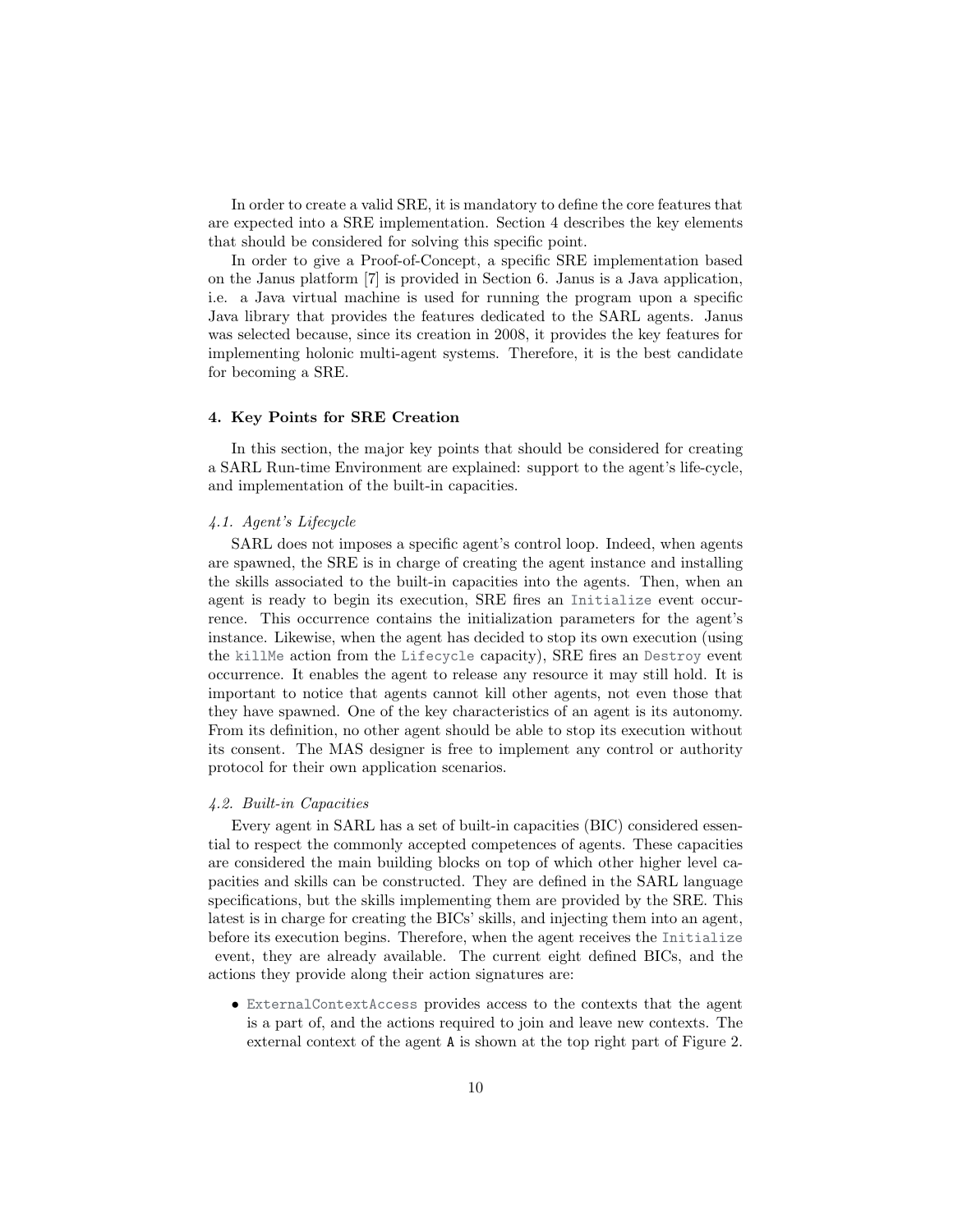- InnerContextAccess provides access to the inner context of the agent. This is keystone for holonic agent implementation. The inner context of the agent A is shown at the bottom part of Figure 2.
- Behaviors As previously described, agent can dynamically (un)register behaviors and trigger them with the wake action. This capacity is closely related to the InnerContextAccess to enable a high-level abstraction on holonic MAS development.
- Lifecycle provides actions to spawn new agents on different external contexts (peers), and the inner context (as holonic members). It also provides the killMe action to stop the agent execution.
- Schedules enables the agent to schedule tasks for future or periodic execution.
- DefaultContextInteractions is actually provided for convenience. It assumes that the action is performed on the agent's default context (upper left part of Figure 2) and its default space. For instance, the emit action is a shortcut for defaultContext.defaultSpace.emit(...). Therefore, it is actually created on top of the other BICs.
- Logging provides the agents for writing messages on the agent's log. The messages may be shown according to a severity level, e.g. information, warning, error.
- Time provides the agents for accessing to the current time. The time may be the operating system time, or a simulation time, depending on the implementation of the BIC within the SRE.

## 4.3. Parallel Execution

In most of the agent frameworks, e.g. Jade [4] and Janus [7] (before its adaptation to SARL), each agent is run on a separate execution resource, i.e. a thread. This design choice enables each agent managing its own execution resource, and participates to its autonomy. On several other platforms, e.g. TinyMAS<sup>6</sup> , the agents are executed in turn in a loop. The parallel execution of the agents is therefore simulated.

SARL encourages a massively parallel execution of agents and behaviors. An agent entry point is a part of the agent behavior that is invoked from the outside of the agent. In SARL, the entry points are the behavior event handlers, specified by the on keyword. Each of these entry points is associated to a separate thread. Parallel execution of the pro-active behaviors of an agent is supported by the tasks that are launched with the Schedules built-in capacity.

Whatever the agent execution mechanism used by a SRE (thread-based or loop-based), a SARL developer always assumes that the agent's entry points are executed in parallel when he is writing the event handlers.

 $^6$ TinyMAS Platform: http://www.arakhne.org/tinymas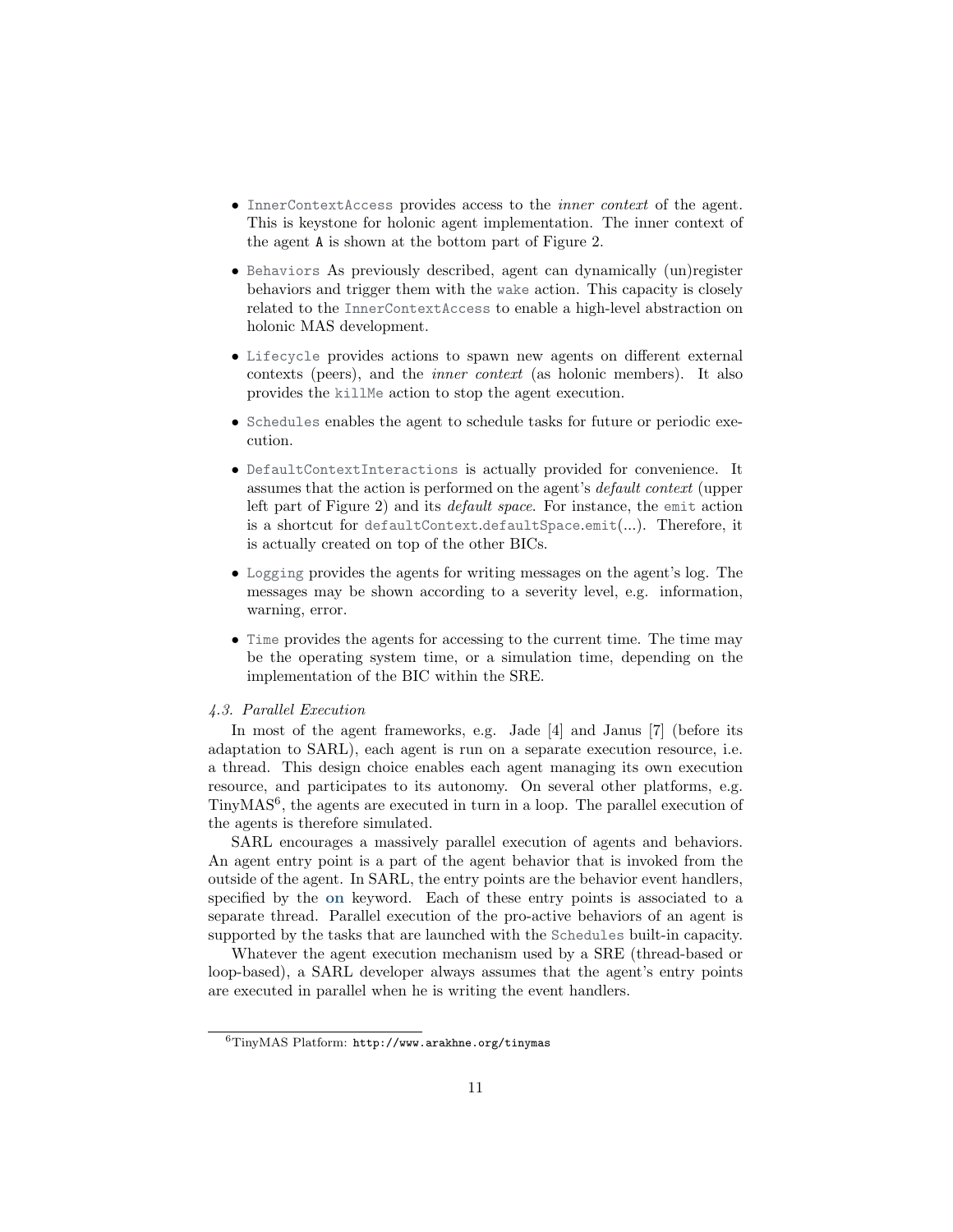### 5. Selection of an Agent Framework as SRE Candidate

SARL language specifies a set of concepts and their relations. It defines on top of them a collection of Built-In Capacities for agents. However, the SARL project does not impose a particular execution infrastructure. We consider that many different implementations of these concepts can be provided, and it can help SARL be developed faster. In this section, four Java-based agent platforms are considered as candidates for implementing a SRE: Jade [4], NetLogo [5], GAMA [6], and Janus [7].

According to the key points that are described in Section 4, several criteria are used to compare these agent frameworks:

- Application type: Multi-agent systems have a very wide scope of application, including 3D simulation, geography simulation, social simulation, video game.
- Agent Type Definition: Definition of a new agent may need to extend an existing feature or use specific language statements.
- Agent Behavior Definition: Definition of a new agent behavior may need to extend an existing feature or use specific language statements.
- Interaction Mechanism: This criterion indicates the type of interaction mechanism that is used by the agent framework: message exchanges, event-based interaction, stigmergy...
- **Agent Initialization:** This criterion indicates how an agent may be initialized.
- Agent Destruction: The destruction of an agent causes the release of resources. This criterion specifies the means for implementing a release function.
- Agent Execution: Agent execution mechanism is a key module of the agent platform. The type of mechanism may be synchronous; i.e. agents are run in a loop, or multi-threaded.
- Hierarchical Multiagent System: Hierarchical systems, and specifically holonic systems are a key principle behind the SARL agent programming language. This criterion indicates if, and how, a hierarchy of agents is supported by the agent framework.

Table 1 provides an overview of our agent framework comparison. Jade and Janus are both general purpose platforms: they could be used for building any agent-based application, including embedded system and simulation applications. NetLogo and GAMA are simulation platforms because they enables to build simulation software. We advocate that a general purpose platform fits better the needs for the SARL agents. Indeed, SARL does not target a specific application domain. It is defined for enabling the building of embedded and simulation-based applications, for instances.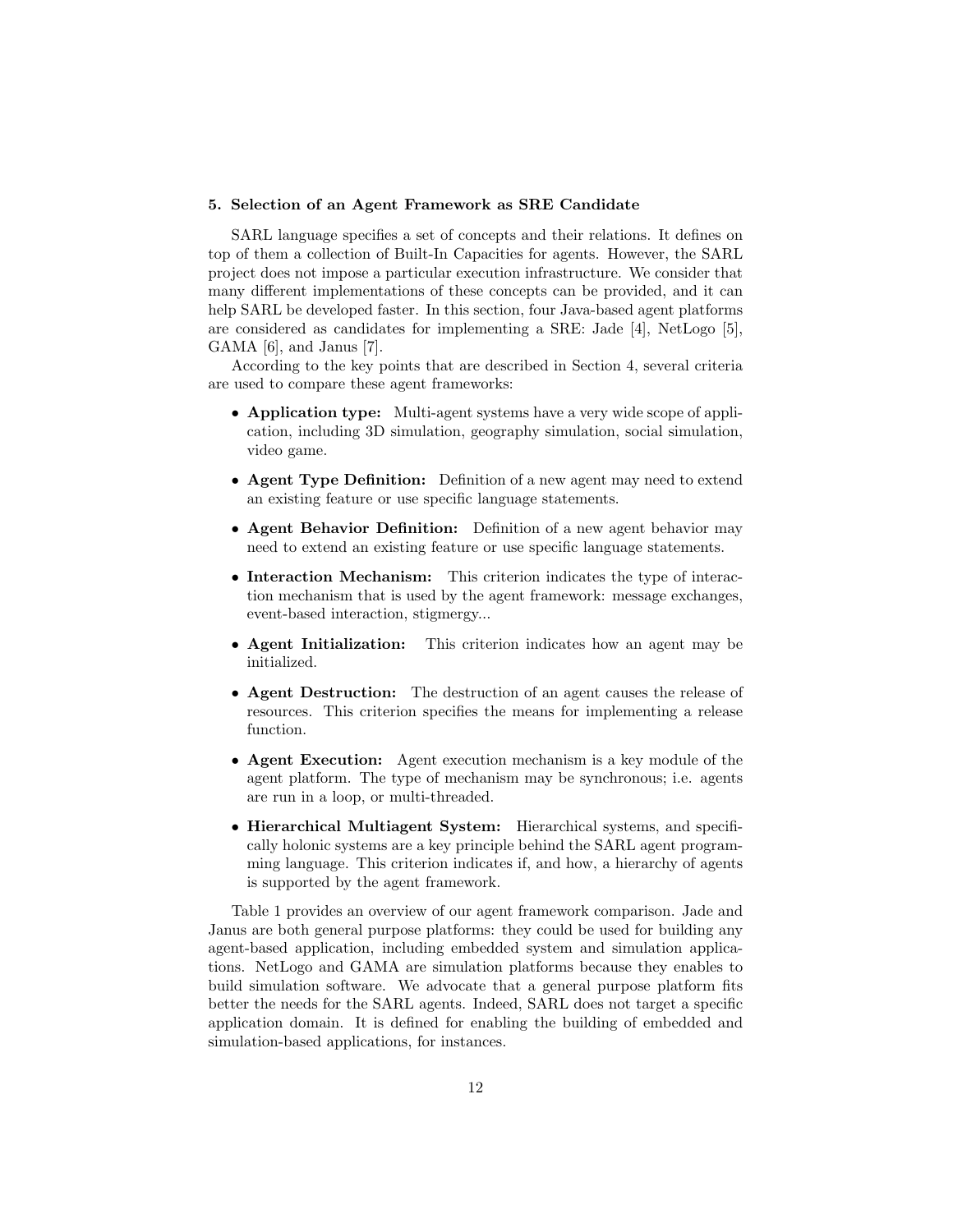| SARL Key Concepts              | Jade [4]            | NetLogo [5]                      | GAMA <sup>[6]</sup>                        | $J$ anus [7]       |
|--------------------------------|---------------------|----------------------------------|--------------------------------------------|--------------------|
| Application Type               | general purpose     | simulation                       | simulation                                 | general purpose    |
| Agent Type Definition          | ზ<br>ბ<br>extension | $\frac{1}{\sigma}$<br>definition | đ<br>definition                            | ď<br>extension     |
|                                | Agent type          | $\overline{\Omega}$<br>species,  | species                                    | Agent type         |
|                                |                     | public Java API                  |                                            |                    |
| Agent Behavior Definition      | ð<br>extension      |                                  |                                            | organizational     |
|                                | Behavior type       |                                  |                                            | model [32]         |
| Interaction Mechanism          | with<br>mailbox     | stigmergy                        | with<br>mailbox                            | with<br>mailbox    |
|                                | messages            |                                  | messages                                   | messages           |
| Agent Initialization           | overriding of the   | state-<br>specific               | overriding of the $\overline{\phantom{a}}$ | overriding of the  |
|                                | setup function      | ment to setup                    | func-<br>$-int$                            | start function     |
|                                |                     |                                  | tion                                       |                    |
| Agent Destruction              | overriding of the   |                                  |                                            | overriding of the  |
|                                | takeDown func-      |                                  |                                            | end function       |
|                                | tion                |                                  |                                            |                    |
| Agent Execution                | one thread per      | $exe-$<br>synchrone              | synchrone                                  | thread<br>one      |
|                                | agent               | cution                           | execution,                                 | per agent and      |
|                                |                     |                                  | func-<br>-step-                            | $ex-$<br>synchrone |
|                                |                     |                                  | tion calls                                 | ecution, both      |
|                                |                     |                                  |                                            | need overriding    |
|                                |                     |                                  |                                            | live<br>of the     |
|                                |                     |                                  |                                            | function           |
| Hierarchical Multiagent System | None                | None                             | 9f<br>Hierarchy                            | Holarchy           |
|                                |                     |                                  | agents                                     |                    |

Table 1: Mapping of the SARL concepts to the existing agent platforms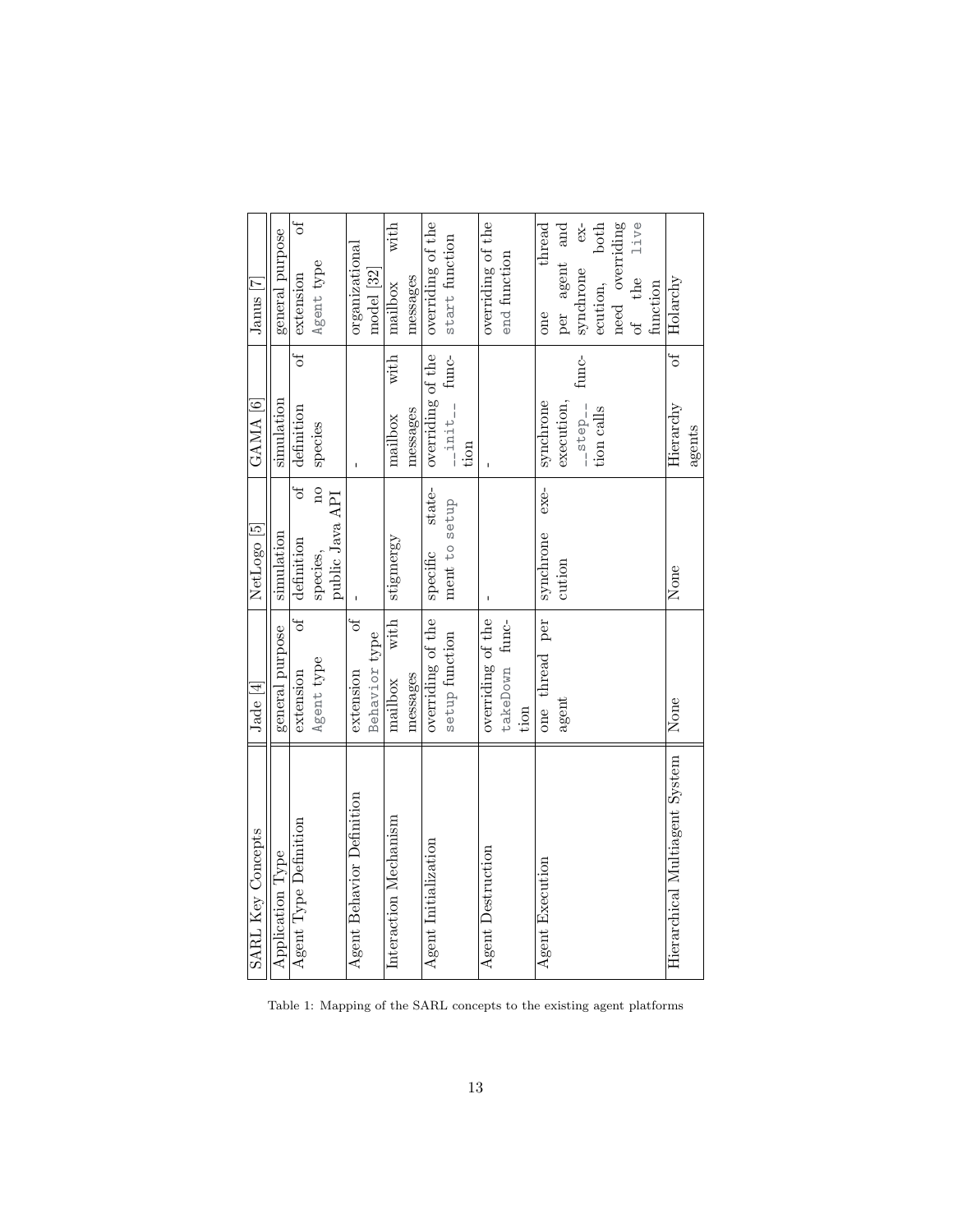All the existing platforms that are included in this comparison provide a message-based interaction mechanism: agents are sending messages to other agents. The receiving agents decide to get the messages from their mail boxes. This approach corresponds to a pro-active behavior: consuming a message is a direct and explicit decision of the agent. The messages are not given to the agent as part of its reactive behavior. It does not fit the reactive interaction behavior, based on events, that is expected by the SARL developers. The creation of an SRE, based on all the above frameworks needs a complete recast of the data exchange mechanism.

The agent's life-cycle is almost supported in the same way by all the above platforms. Initialization and destruction functions are invoked at the beginning and end of the agent's life. In between, the agent's life is supported by a specific function that is called regularly by the agent framework. SARL specification does not assume the existence of this function. In order to make each platform compliant with SARL, this agent running function should read the agent mailbox and fires corresponding events, for example.

Agent execution is another key feature of an agent framework. The existing frameworks use a single thread to each agent. According to the execution mechanism that is expected by SARL, the execution mechanism should be adapted to enable threaded execution of the event handlers. Or, this parallel execution should be simulated in order to give the illusion to the agent's code that the event handlers are executed in parallel. Regarding the agent execution function mentioned above, it considered as the place where to specify the execution mechanism mapping.

The last criterion focuses on the support of hierarchical systems. Two agent frameworks support explicitly such systems, i.e. GAMA and Janus. Only Janus fully supports the concept of holon.

According to all these assessments, we have decided to adapt the Janus platform in order to create a run-time environment for the SARL applications. Indeed, Janus is the framework, which covers the largest amount of features that are expected by SARL developers. The key element that has been considered for taking this decision is the support of holonic multi-agent systems, which is the best within Janus, from our point of view. This decision is also taken according to the software development effort to be spent for creating a SRE: lower is the amount of code to be written, higher is our interest to the SRE candidate.

## 6. The Janus Platform as a SARL Run-time Environment

The Janus platform<sup>7</sup> is re-designed and re-implemented in order to serve as the software execution environment for the SARL programs. This revised version of Janus implements all the required infrastructure to execute a MAS, which is programmed using SARL. It fulfills the SARL requirements, such as fully distributed execution of the agent's behaviors, and the automatic discovery

<sup>7</sup>Official website: http://www.janusproject.io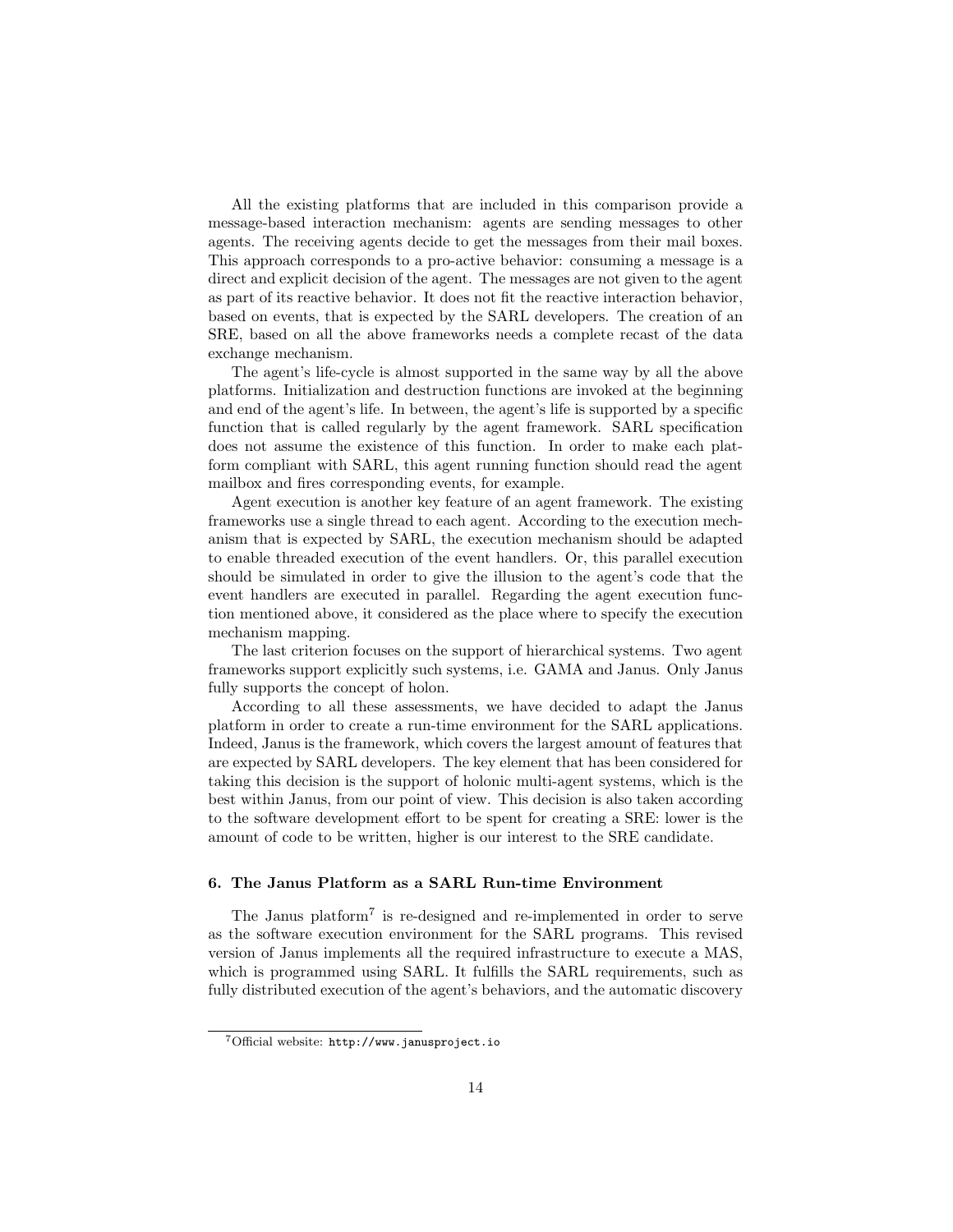

Figure 4: Architecture of the Janus platform

of kernels. Janus adopts best practices in current software development, such as the Inversion of Control<sup>8</sup>. It also benefits from new technologies like Distributed Data Structures<sup>9</sup>. The main purpose of this work is to adapt Janus to become a SRE, and therefore provides an implementation to each of the built-in capacities.

### 6.1. General Service-based Architecture

A service-oriented architecture (SOA) is a style of software design where services are provided to the other components by application components. The basic principles of SOA are independent of vendors, products and technologies [34]. A service is a discrete unit of features that can be accessed remotely, acted upon, and updated independently, such as retrieving a credit card statement on-line.

A service has four properties according the definition given by the Open Group<sup>10</sup>: (i) it logically represents a business activity with a specified outcome; (ii) it is self-contained; (iii) it is a black box for its consumers; and (iv) it may consist of other underlying services. Different services can be used in conjunction to provide the functionality of a large software application [35]. So far, the definition could be a definition of modular programming in the 1970s.

<sup>8</sup>Google Guice: https://code.google.com/p/google-guice/

<sup>9</sup> In-Memory Data Grid like Hazelcast: http://www.hazelcast.com

 $^{10}\rm{Service-Oriented}$  Architecture Standards:  ${\tt http://www.opengroup.org/standards/soa}$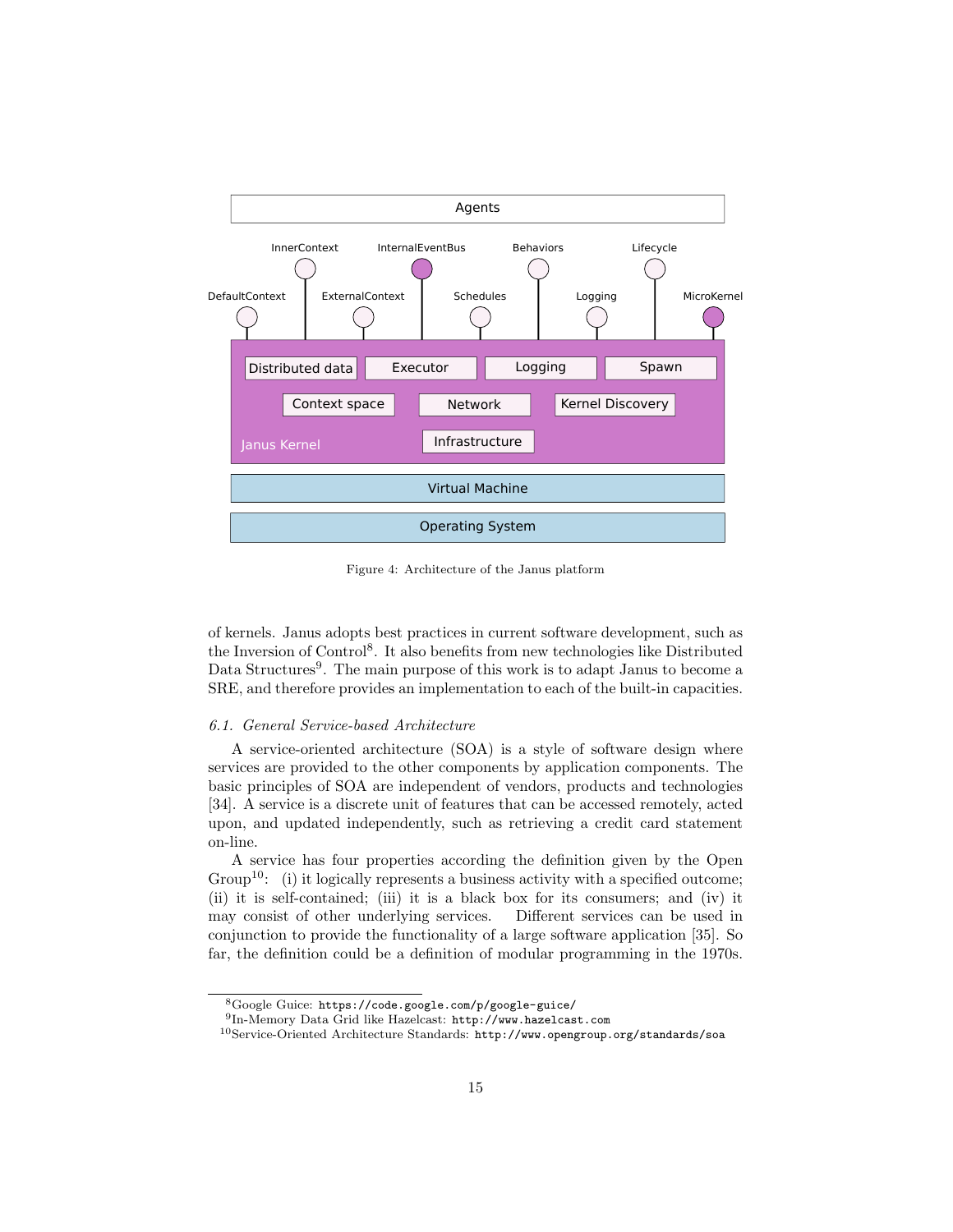Service-oriented architecture is less about how to modularize an application. It is more about how to compose an application by integration of distributed, separately-maintained and deployed software components. SOA is enabled by technologies and standards that make it easier for components to communicate and cooperate.

According to these principles, the Janus platform is redesigned in order to provide eight services. As illustrated by Figure 4, these services constitute the basis of the built-in capacity implementation. The Janus services are aggregated into two categories:

- 1. infrastructure services, which are managing the relationship with the underlying operation system and the virtual machine.
- 2. services that are managing features that are accessible to the built-in capacities.

These services are detailed in the following sections according to the given presentation template:

| Description:      | Goal and activities that are carried by this service out.     |
|-------------------|---------------------------------------------------------------|
| $Start-up$ :      | Description of the activities that are executed at the start- |
|                   | up of the service.                                            |
| $Shut-down:$      | Description of the activities that are executed at the shut-  |
|                   | down of the service.                                          |
| <i>Functions:</i> | Descriptions of the functions that are provided by the ser-   |
|                   | vice in its public interface.                                 |
| Events:           | List of the events that are fired by the service, and that    |
|                   | could be listened by external objects.                        |
|                   |                                                               |

The rest of this section provides details on the height services defined within the Janus framework.

## 6.1.1. Infrastructure Service

| <i>Description:</i> | Manages the resources that are provided by the Java Vir-    |
|---------------------|-------------------------------------------------------------|
|                     | tual Machine or the operating system.                       |
| $Start-up:$         | Start up the Hazelcast manager (http://www.hazelcast.       |
|                     | com). Hazelcast is an in-memory data grid library that is   |
|                     | used to create and manage data structures distributed other |
|                     | a computer network.                                         |
| $Shut-down:$        | Shut down the Hazelcast library.                            |
| <i>Functions:</i>   |                                                             |
| Events:             |                                                             |
|                     |                                                             |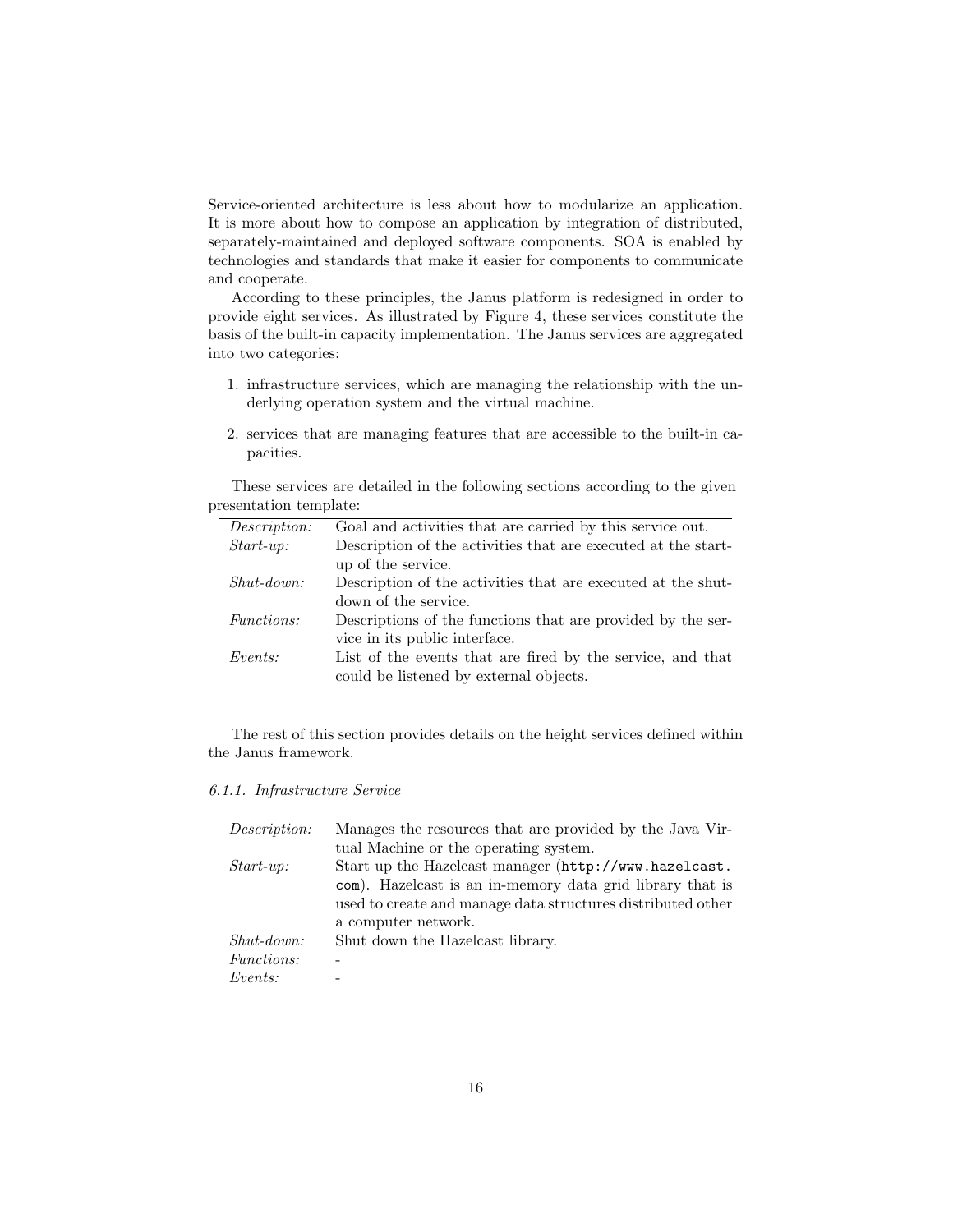## 6.1.2. Logging Service

| <i>Description:</i> | Enables an agent to output messages in a specific log, with |
|---------------------|-------------------------------------------------------------|
|                     | associated emergency level. The service implementation is   |
|                     | based upon the Oracle Logging API, included into all the    |
|                     | Java run-time environments.                                 |
| $Start-up$ :        |                                                             |
| $Shut-down:$        |                                                             |
| <i>Functions:</i>   | debug, info, warning and error functions. They take the     |
|                     | message to be logged as argument.                           |
| Events:             |                                                             |
|                     |                                                             |

## 6.1.3. Executor Service

| Description:      | This service provides the functions for launching tasks                                                                                                                                                                                                                                                                                                                                                                                         |
|-------------------|-------------------------------------------------------------------------------------------------------------------------------------------------------------------------------------------------------------------------------------------------------------------------------------------------------------------------------------------------------------------------------------------------------------------------------------------------|
|                   | in parallel. The implementation is based on the Java                                                                                                                                                                                                                                                                                                                                                                                            |
|                   | Executors utility class, which provides tools for launching                                                                                                                                                                                                                                                                                                                                                                                     |
|                   | single-run and periodic tasks.                                                                                                                                                                                                                                                                                                                                                                                                                  |
| $Start-up$ :      | Create and initialize a Java executor service for single-run                                                                                                                                                                                                                                                                                                                                                                                    |
|                   | tasks, and one for periodic tasks.                                                                                                                                                                                                                                                                                                                                                                                                              |
| $Shut-down:$      | Stop the Java executor services.                                                                                                                                                                                                                                                                                                                                                                                                                |
| <i>Functions:</i> |                                                                                                                                                                                                                                                                                                                                                                                                                                                 |
|                   | • execute $(r)$ : execute the task r in parallel.<br>• executeMultipleTimesInParallelAndWaitFor-<br>Termination $(r, n)$ : execute n instances of the task<br>in parallel.<br>• schedule $(t, r)$ : execute the task r in t milliseconds.<br>• scheduleAtFixedRate $(t, r)$ : execute the task r ev-<br>ery t milli-seconds.<br>• scheduleAtFixedDelay $(t, r)$ : execute the task r in-<br>finitely, and wait t milliseconds between each run. |
| Events:           |                                                                                                                                                                                                                                                                                                                                                                                                                                                 |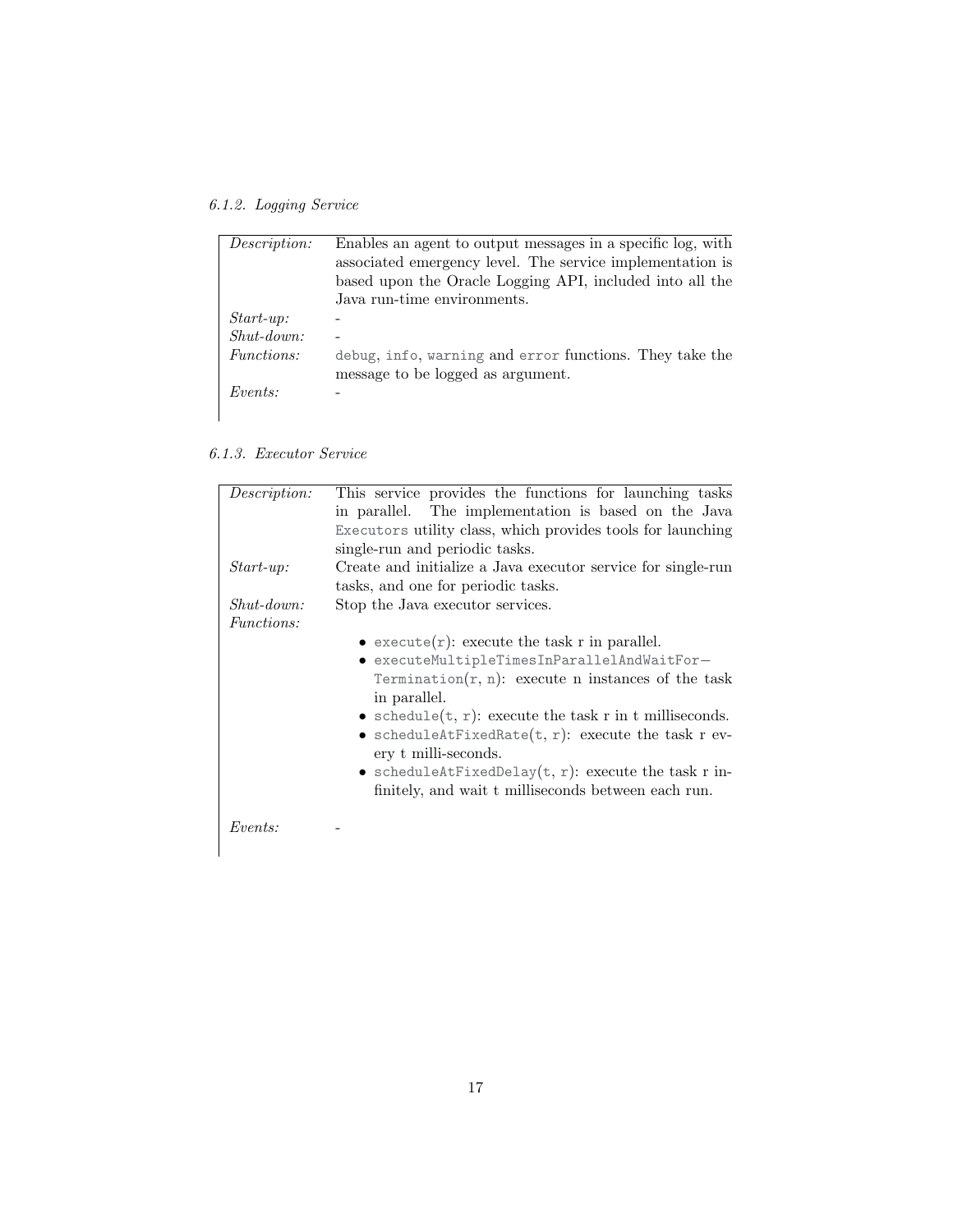6.1.4. Context-Space Service

| Description:      | This service is in charge of maintaining the repositories of<br>the agent contexts and the agent interaction spaces that<br>are created in the system. This service is also in charge of<br>routing the events between agents through the spaces. The<br>agent execution unit in Janus is the event handler: the part |
|-------------------|-----------------------------------------------------------------------------------------------------------------------------------------------------------------------------------------------------------------------------------------------------------------------------------------------------------------------|
|                   | of the SARL agent that is executed when a specific event                                                                                                                                                                                                                                                              |
|                   | is received. Each of these units are executed in parallel to<br>the other units, even within the same agent.                                                                                                                                                                                                          |
| $Start-up$ :      | Synchronization of the context and space repositories with<br>other Janus instances over the computer network.                                                                                                                                                                                                        |
| $Shut-down:$      |                                                                                                                                                                                                                                                                                                                       |
| <i>Functions:</i> |                                                                                                                                                                                                                                                                                                                       |
|                   | $\bullet$ createContext(id): create a context with the given<br>identifier.                                                                                                                                                                                                                                           |
|                   | $\bullet$ removeContext(id): remove the context with the<br>given identifier, and destroy all the spaces inside the<br>context.                                                                                                                                                                                       |
|                   | $\bullet$ getContexts(): return all the existing contexts.<br>$\bullet$ getContext(id): return the context with the given<br>identifier.                                                                                                                                                                              |
|                   | $\bullet$ createSpace(c, id): create a space in the context c<br>with the given identifier.                                                                                                                                                                                                                           |
|                   | $\bullet$ removeSpace(c, id): remove the space with the given<br>identifier from the context c.                                                                                                                                                                                                                       |
|                   | $\bullet$ getSpaces(c): return all the existing spaces in the<br>context c.                                                                                                                                                                                                                                           |
|                   | • $getSpace(c, id)$ : reply the context with the given<br>identifier in the context c.                                                                                                                                                                                                                                |
| Events:           |                                                                                                                                                                                                                                                                                                                       |
|                   | • ContextCreated, ContextDestroyed when a context<br>was created or destroyed.                                                                                                                                                                                                                                        |
|                   | • SpaceCreated, SpaceDestroyed when a space was<br>created or destroyed.                                                                                                                                                                                                                                              |

Janus enables the distribution a SARL program over a network of (virtual) machines  $-$  (V)M's. From the SARL agent point of view, this distribution over (V)M's is hidden. Indeed, we argue that any SARL program runs on a big virtual machine that is covering all the connected (V)M's. These low-level machines are not visible to the SARL agent. Consequently, a context is seen as a single entity over the (V)M's by the agents. From the Janus point of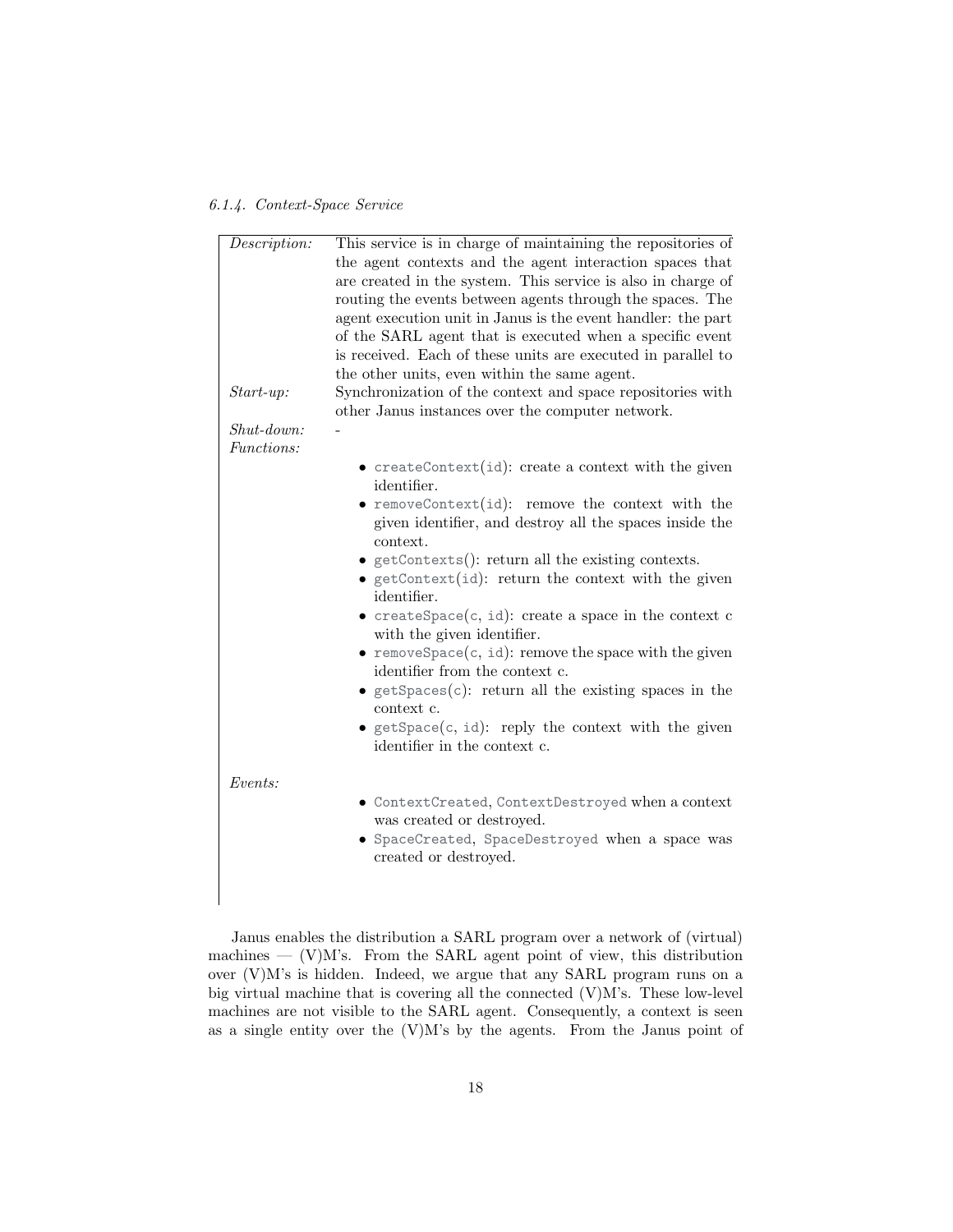view, each context instance is a shared object over the (V)M's. Thanks to the underlying Hazelcast in-memory data grid library, the different context instances are replicated and dynamically synchronized over the (V)M's. Spaces are also shared upon the same infrastructure.

A safety question arises when enabling  $(V)$ M communication: what happens when two (V)M's cannot communicate any more? Thanks to the Hazelcast library, no data is removed from the shared data structures (context list, space list, agent list, etc.) It means that the agents can continue to send events to agents that are at the other side of the lost connection. But, Janus does not send the events to the remote agent because of the connection loss. According to the Janus specification, there is no warranty that an event is delivered to another agent into a remote (V)M. Consequently, the agent communication protocol should take care of any loss of event. When the (V)M's connection is back, Hazelcast library synchronizes the local instances of the data structures with the remote instances.

## 6.1.5. Spawning Service

| Description:      | This service is in charge of managing the agent's life-cycle.                                                                         |  |  |  |
|-------------------|---------------------------------------------------------------------------------------------------------------------------------------|--|--|--|
|                   | It creates instances of agents, and registers them to the                                                                             |  |  |  |
|                   | other services of the framework. This service provides the                                                                            |  |  |  |
|                   | functions for stopping the agents. An agent can be killed                                                                             |  |  |  |
|                   | only if it has no member agent inside (see Section 2.6). The                                                                          |  |  |  |
|                   | service ensures that the agent's life-cycle events are fired to                                                                       |  |  |  |
|                   | the agent: Initialize and Destroy events.                                                                                             |  |  |  |
| $Start-up:$       |                                                                                                                                       |  |  |  |
| $Shut-down:$      | Stop all the running agents.                                                                                                          |  |  |  |
| <i>Functions:</i> |                                                                                                                                       |  |  |  |
|                   | • spawn $(t, n)$ : create n instances of agent of type t.<br>$\bullet$ killAgent(id): destroy the agent when the given<br>identifier. |  |  |  |
| Events:           |                                                                                                                                       |  |  |  |
|                   | • AgentSpawned when an agent was created.<br>• AgentDestroy when an agent was destroyed.                                              |  |  |  |
|                   |                                                                                                                                       |  |  |  |

## 6.1.6. Networking Services

Three networking services are provided by the Janus platform: kernel discovery, distributed data, and network event routing services.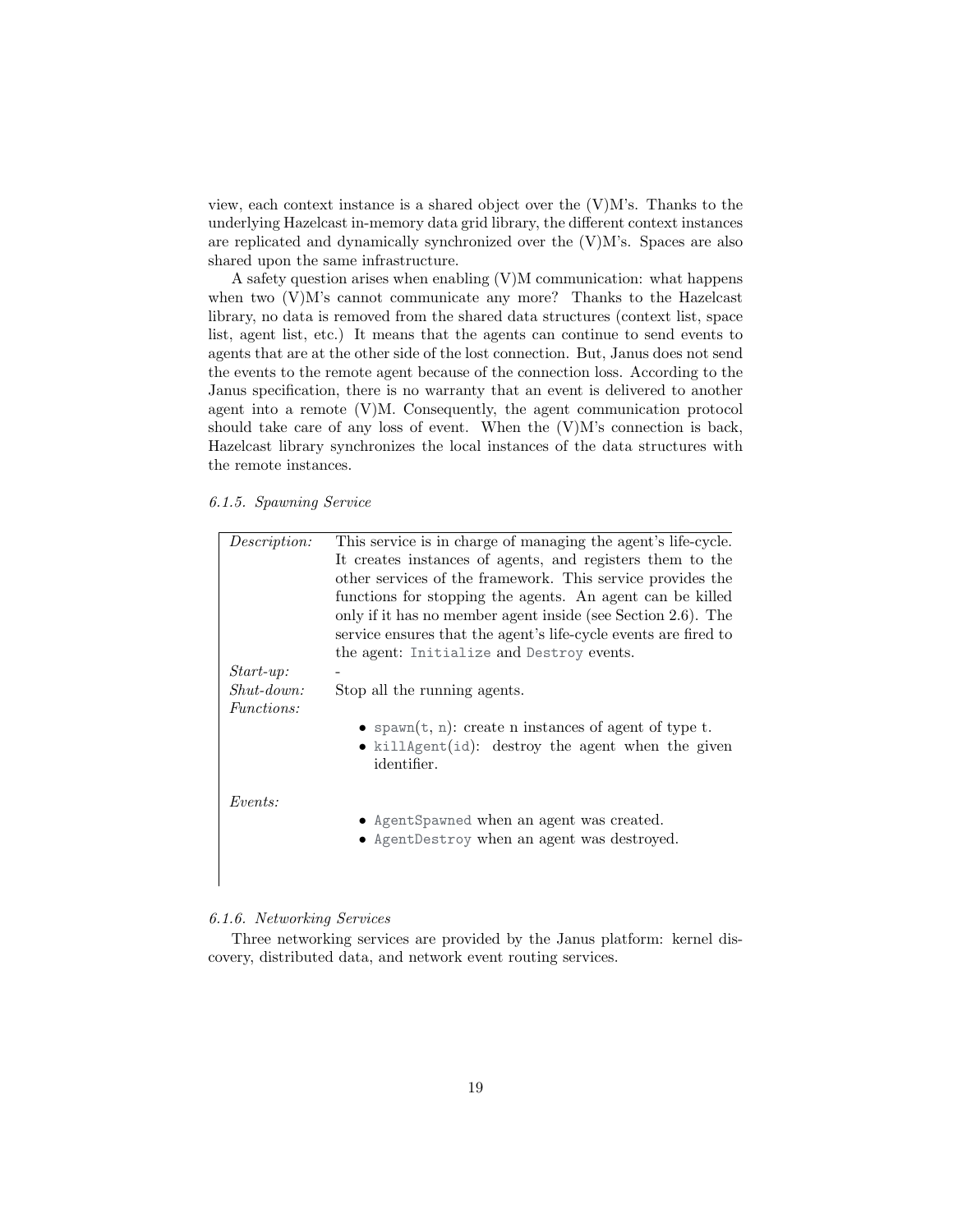| Kernel discovery                                               |  |
|----------------------------------------------------------------|--|
| The kernel discovery service is in charge of maintaining a     |  |
| up-to-date list of the Janus kernels that are alive on a local |  |
| computer network. This service uses the Hazelcast library,     |  |
| which is already maintaining a list of the Hazelcast nodes     |  |
| over the network.                                              |  |
| Advertise the current kernel over the computer network.        |  |
| Notification of the disappearance of the current kernel to     |  |
| the other Janus kernels.                                       |  |
|                                                                |  |
| $\bullet$ getKernels(): return the list of the Janus kernels.  |  |
|                                                                |  |
|                                                                |  |
| • KernelDiscovered when a Janus kernel was de-                 |  |
| tected.                                                        |  |
| • KernelDisappeared when a Janus kernel is no more             |  |
| reachable.                                                     |  |
|                                                                |  |
|                                                                |  |

| Name:               | Distributed data structures                                    |
|---------------------|----------------------------------------------------------------|
| <i>Description:</i> | The distributed data service provides functions to create      |
|                     | data structures (hash tables, lists, etc.) that are accessible |
|                     | and synchronized over the computer network. This service       |
|                     | uses the Hazelcast library.                                    |
| $Start-up$ :        |                                                                |
| $Shut-down:$        |                                                                |
| <i>Functions:</i>   | $newMap(id)$ and $newList(id)$ are provided to create the      |
|                     | data structures with the given identifiers. These functions    |
|                     | replicate the data structures in all the kernel thanks to the  |
|                     | Hazelcast library.                                             |
| Events:             |                                                                |
|                     |                                                                |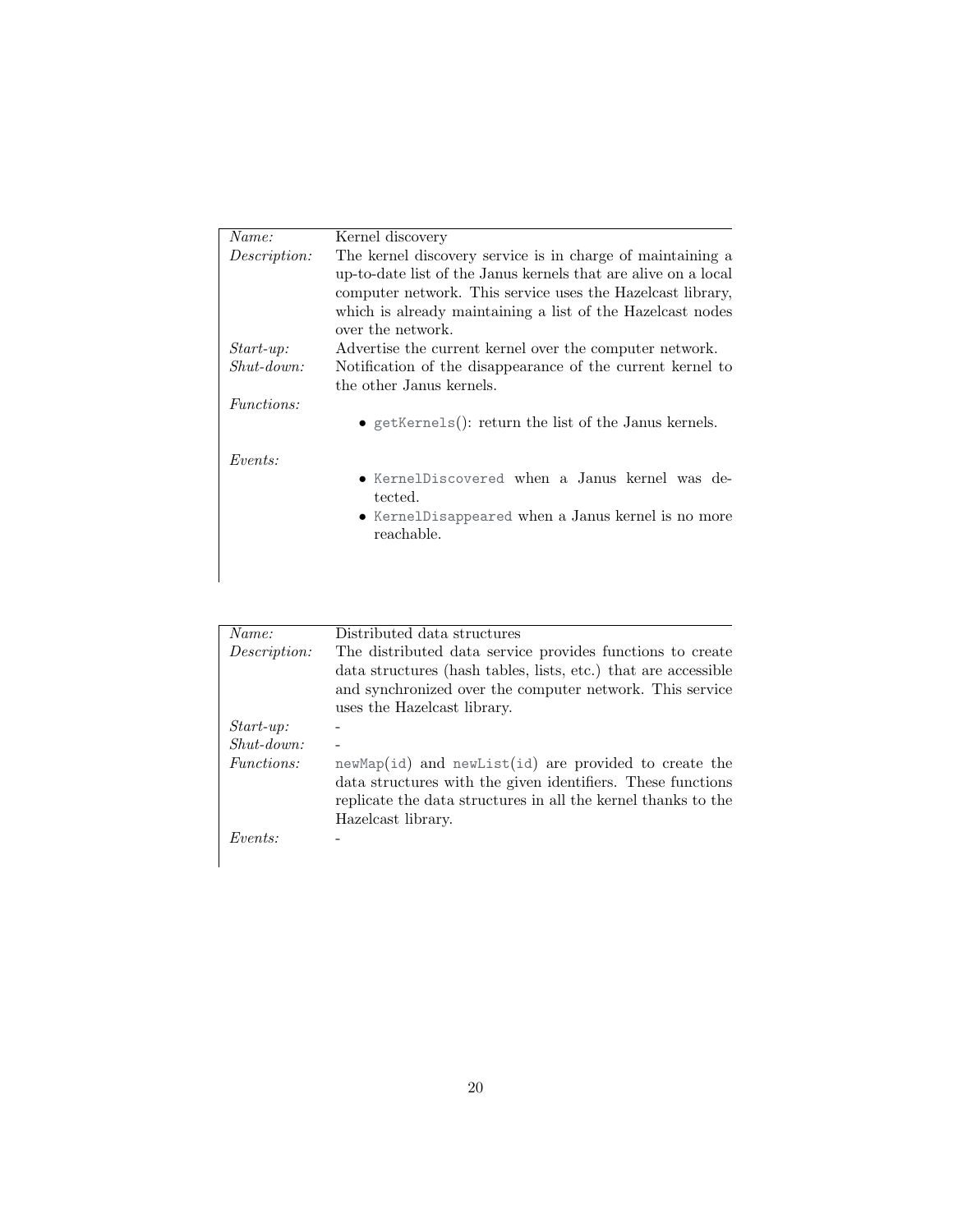| Network event routing                                                                                                         |  |
|-------------------------------------------------------------------------------------------------------------------------------|--|
| The network event routing service is in charge of routing                                                                     |  |
| the events that are fired by the agents to the agents that are                                                                |  |
| hosted on a remote computer. This service opens a socket<br>channel, based on the ZeroMQ library <sup>11</sup> to each remote |  |
|                                                                                                                               |  |
| to the remotely hosted agents.                                                                                                |  |
|                                                                                                                               |  |
|                                                                                                                               |  |
|                                                                                                                               |  |
|                                                                                                                               |  |
| $\bullet$ Event Received when an event is received from a re-                                                                 |  |
| mote Janus kernel.                                                                                                            |  |
|                                                                                                                               |  |
|                                                                                                                               |  |

## 6.2. Built-in Capacity Implementation

SRE creates and injects the BICs in an agent before its execution begins. Janus platform provides an implementation for each BIC described in Section 4.2. Table 2 provides the mapping from a BIC to the Janus services that are used for its implementation. Indeed, the BICs call the Janus services in order to realize there behaviors. The concrete implementation code may be found on Github: https://github.com/sarl/sarl/tree/master/sre/io. janusproject/io.janusproject.plugin.

| Built-in Capacity          | Janus Services          |
|----------------------------|-------------------------|
| ExternalContextAccess      | Context-Space           |
| InnerContextAccess         | Context-Space           |
| Behaviors                  | Context-Space, Executor |
| Lifecycle                  | Spawning, Context-Space |
| Schedules                  | Executor                |
| DefaultContextInteractions | Context-Space           |
| Logging                    | Logging                 |
| Time                       | Executor                |

Table 2: Mapping between the Built-in Capacities and the Janus Services.

<sup>11</sup>ZeroMQ: http://zeromq.org/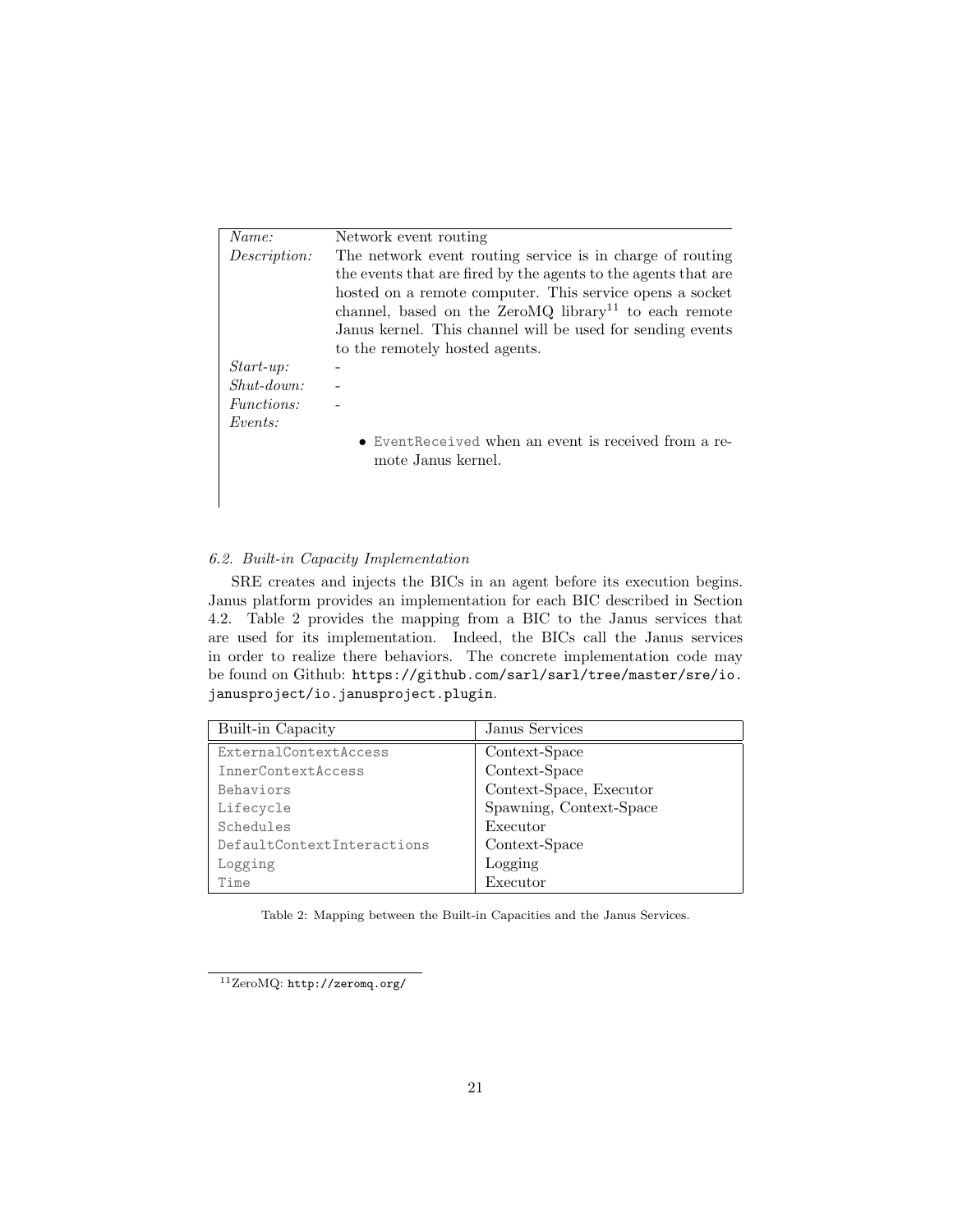#### 7. Performance Evaluation

In order to be able to measure the performance of the new Janus implementation, we created a very simple stigmergy-inspired ping-pong application [17]. A central agent representing the agent environment, as defined by Weyns et al. [14] and Galland and Gaud [23], is introduced as the mean of communication between the other agents. Consequently, two agent types are considered: (i) the application agents, which are sending the ping-pong events, and (ii) the environment agent, which represents the environment in which the application agents are located. The times  $T_0$ ,  $T_1$ ,  $T_A$ ,  $T_B$ ,  $T_C$  and  $T_D$  mentioned below are simulated application time values.

In the time period starting at  $T_0$ , every appplication agent has 20 % probability to emit a ping message to X other agents where  $X \sim Uniform(1:100)$ . The message needs to be delivered in the time period  $T_d \sim Uniform(T_1 : T_e)$ where  $T_e$  denotes the end of simulated time. The measured time is illustrated in Figure 5. Where  $T_0$  and  $T_1$  denote the start and the end of the interval.  $T_a$ denotes the end of the reception of the events sent by the environment agent to the application agents.  $T_b$  is the end of "application level payload work" done by the simulation agents. And finally,  $T_c$  is the end of delivering of the AgentIsReadyEvent events to the environment agent. For every time period, the amount of emitted messages is computed together with the total amount of time needed to execute this time period. Experiments are realized for 200 agents on a Linux Ubuntu 14.04LTS laptop with 8GB memory and a Intel Core  $i5-4210M$  CPU 2.60GHz  $\times$  4. The number of time periods that are simulated is 2 500.



Figure 5: An overview of the time measurement in our experiments.

Experimental results are illustrated in the graph represented in Figure 6. In our experiments, all the application agents have the same actions to do. Consequently, they have approximately the same execution time. It is clear to see that the execution time follows a constant tendency, and hence seems to be independent of the number of processed events over the full range of observations. The execution time for a single period between two consecutive increments of simulated time includes: perception of the environment, application specific payload work and end-of-period notification. The duration required for the payload work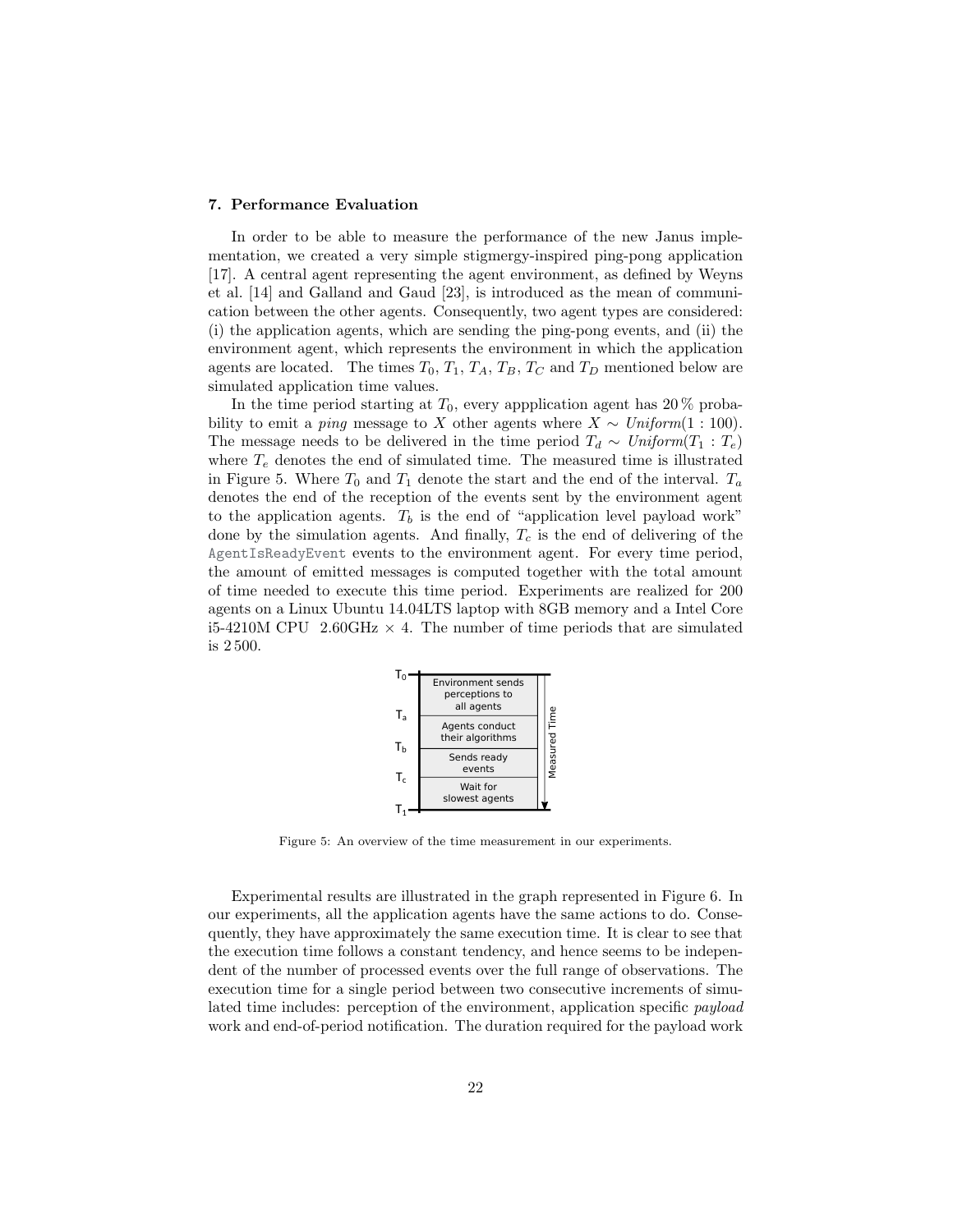

Figure 6: Graph that represents the total amount of events handled in a specific iteration (x-axis) against the total execution time for that iteration in ms (y-axis) for the case of 200 agents and 2 500 iterations [17].

in the experiment is negligible. The large variance of the execution time masks the expected dependency on the number of events.

## 8. Conclusion and Perspectives

SARL is a general-purpose agent-oriented programming language. This language aims at providing the fundamental abstractions for dealing with essential agent features: concurrency, distribution, interaction, decentralization, reactivity, autonomy and dynamic reconfiguration.

Every programming language specifies an execution model, and many implement at least part of that model in a runtime system. In the case of SARL programs, the SARL run-time environment (SRE) provides the tools and the features that are mandatory for running such a program. In this paper, we present the adaptation of the Janus platform for becoming the official and default SRE. Janus adopts the best practices in current software development, such as Inversion of Control, and benefits from new technologies like Distributed Data Structures.

The major perspectives of this work are listed below. First, Janus platform is a standard Java application for which the performances must be analyzed in detail, in order to be optimized accordingly. A comprehensive and systematic comparison of the existing agent frameworks and the new version of Janus will be realized.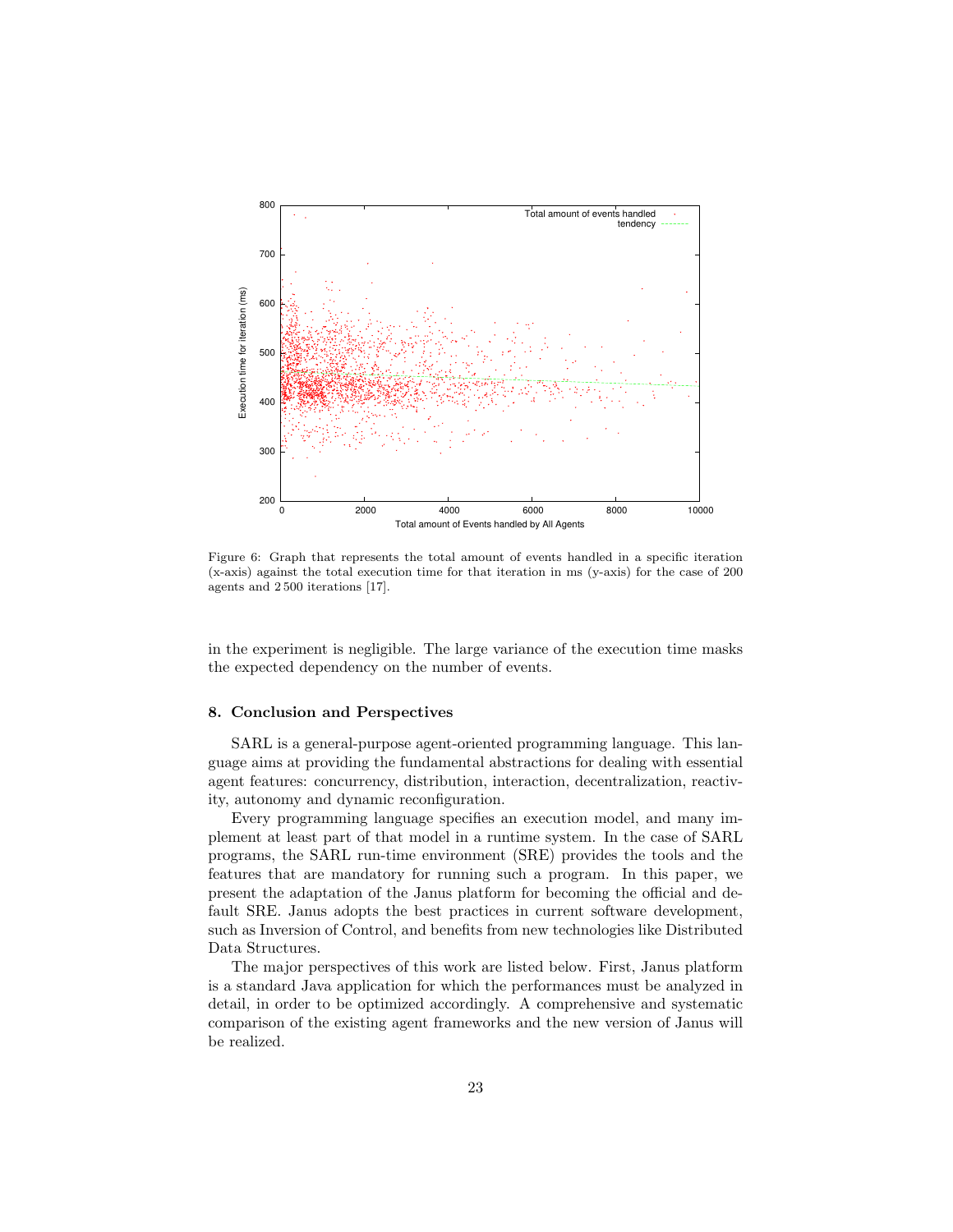Migration of agents over the different Janus kernels is not yet supported. A specific service will be added into Janus, and a built-in capacity provided within the SARL API, in order to query to migrate<sup>12</sup>.

Other agent-based platform may serve as SRE. GAMA platform [6] is a possible candidate for creating a simulation environment for spatial and geographic applications. Gazebo platform [36, 37] is another candidate for creating simulators of robots, including drones.

Finally, most of the embedded systems cannot execute a Java application. The need of a specific SARL compiler, which generates  $C/C++$  program arises. A perspective of this work is to extend the SARL compiler for embedded systems, cloud platforms, and computer clusters, which are specific run-time environments.

#### Acknowledgements

We would like to thank Glenn Cich and Luk Knapen, who have highly contributed to the performance evaluation of the new Janus platform [17].

## References

- [1] M. Cossentino, S. Galland, N. Gaud, V. Hilaire, A. Koukam, How to control emergence of behaviours in a holarchy, in: the Int. Workshop on Self-Adaptation for Robustness and Cooperation in Holonic Multi-Agent Systems (SARC-2008) at the Second International Conference on Self-Adaptive and Self-Organizing Systems (SASO 2008), IEEE Computer Society, Venice, Italy, 2008.
- [2] S. A. DeLoach, The MaSE Methodology, Springer US, Boston, MA, 107– 125, 2004.
- [3] M. Wooldridge, N. R. Jennings, D. Kinny, The Gaia Methodology for Agent-Oriented Analysis and Design, Autonomous Agents and Multi-Agent Systems 3 (3) (2000) 285–312.
- [4] F. L. Bellifemine, G. Caire, D. Greenwoord, Developing Multi-Agent Systems with JADE, John Wiley & Sons, 2007.
- [5] U. Wilensky, NetLogo, Tech. Rep., Center for Connected Learning and Computer-Based Modeling, Northwestern University, Evanston, IL, 1999.
- [6] A. Grignard, P. Taillandier, B. Gaudou, D. Vo, N. Huynh, A. Drogoul, GAMA 1.6: Advancing the Art of Complex Agent-Based Modeling and Simulation, in: G. Boella, E. Elkind, B. Savarimuthu, F. Dignum, M. Purvis (Eds.), PRIMA 2013: Principles and Practice of Multi-Agent Systems, vol. 8291 of LNCS, Springer Berlin Heidelberg, 117–131, 2013.

<sup>12</sup>Agent migration feature: https://github.com/sarl/sarl/issues/747.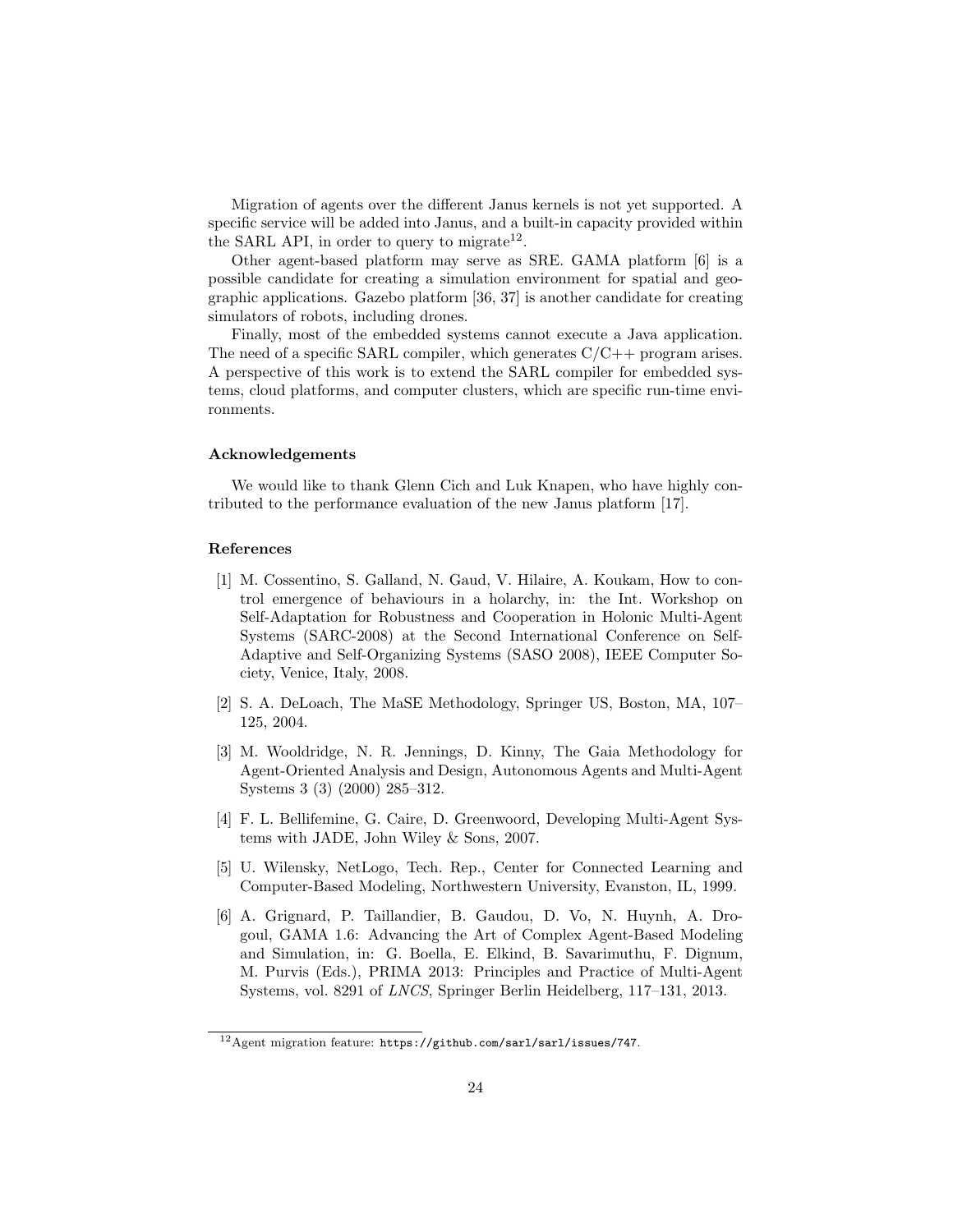- [7] S. Galland, N. Gaud, S. Rodriguez, V. Hilaire, Janus: Another Yet General-Purpose Multiagent Platform, in: the 7th Agent-Oriented Software Engineering Technical Forum (TFGAOSE-10), Agent Technical Fora, Agent Technical Fora, Paris, France, 2010.
- [8] D. Glake, J. Weyl, C. Dohmen, C. Hüning, T. Clemen, Modeling Through Model Transformation with MARS 2.0, in: International Springer Simulation Conference, dOI: 10.22360/springsim.2017.ads.005, 2017.
- [9] R. H. Bordini, J. F. H¨ubner, M. Wooldridge, Programming Multi-Agent Systems in AgentSpeak using Jason, Wiley, 1st edn., ISBN 978-0-470- 02900-8, 2007.
- [10] S. Rodriguez, N. Gaud, S. Galland, SARL: A General-Purpose Agent-Oriented Programming Language, in: Web Intelligence (WI) and Intelligent Agent Technologies (IAT), 2014 IEEE/WIC/ACM International Joint Conferences on, vol. 3, 103–110, 2014.
- [11] A. V. Aho, M. S. Lam, R. Sethi, J. D. Ullman, Compilers: Principles, Techniques, and Tools, Pearson Education, Inc, 2nd edn., ISBN 0-201- 10088-6, 2006.
- [12] S. Rodriguez, N. Gaud, V. Hilaire, S. Galland, A. Koukam, An analysis and design concept for self-organization in Holonic Multi-Agent Systems, in: the International Workshop on Engineering Self-Organizing Applications (ESOA'06), Springer-Verlag, 62–75, 2006.
- [13] A. Ricci, M. Viroli, A. Omicini, Programming MAS with Artifacts, in: International Workshop on Programming Multi-Agent Systems, Springer Verlag, 2005.
- [14] D. Weyns, A. Omicini, J. Odell, Environment as a First-class Abstraction in Multi-Agent Systems, Autonomous Agents and Multi-Agent Systems 14 (1) (2007) 5–30, ISSN 1387-2532.
- [15] S. Galland, F. Balbo, N. Gaud, S. Rodriguez, G. Picard, O. Boissier, A multidimensional environment implementation for enhancing agent interaction, in: R. Bordini, E. Elkind (Eds.), 14th Int. Conf. on Autonomous Agents and Multiagent Systems (AAMAS15), IFAAMAS, ACM In-Cooperation, Istanbul, Turkey, ISBN 978-1-4503-3413-6, 1801–1802, URL http://www. aamas2015.com/en/AAMAS\_2015\_USB/aamas/p1801.pdf, 2015.
- [16] S. Rodriguez, S. Galland, N. Gaud, A New Perspective on Multi-Agent Environment with SARL, in: International Workshop on Communication for Humans, Agents, Robots, Machines and Sensors, Procedia Computer Science, Elsevier, Belfort, France, ISSN 1877-0509, 526–531, URL http://www.sciencedirect.com/science/article/pii/ S1877050915017275, best Paper Award, 2015.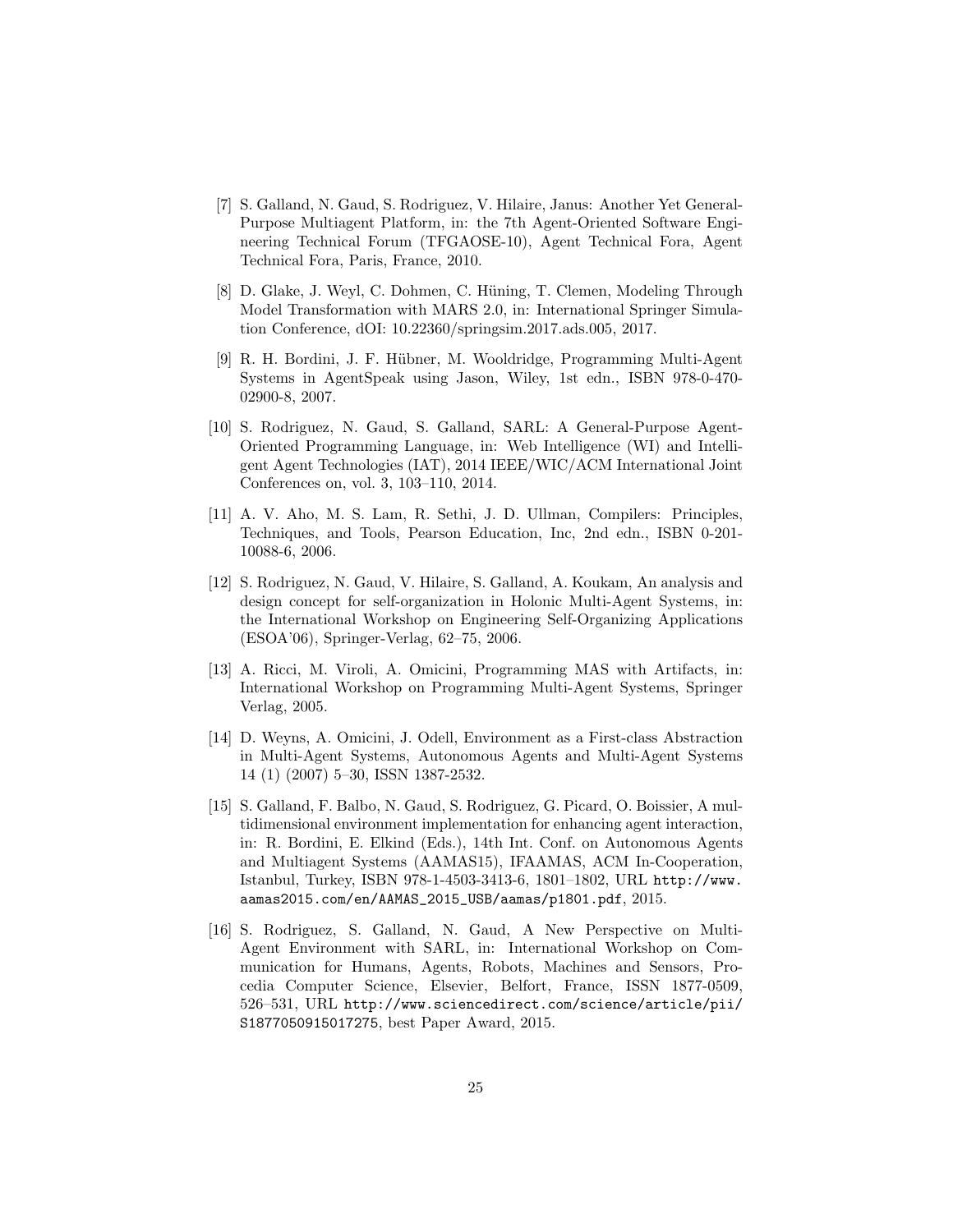- [17] G. Cich, S. Galland, L. Knapen, A.-U.-H. Yasar, T. Bellemans, D. Janssens, Addressing the Challenges of Conservative Event Synchronization for the SARL Agent-Programming Language, in: the 15th International Conference on Practical Applications of Agents and Multi-Agent Systems, Springer, 2017.
- [18] D. Lizondo, P. Araujo, A. Will, S. Rodriguez, Multiagent Model for Distributed Peak Shaving System with Demand-Side Management Approach, in: 2017 First IEEE International Conference on Robotic Computing (IRC), 352–357, dOI: 10.1109/irc.2017.50, 2017.
- [19] M. Feraud, S. Galland, First Comparison of SARL to Other Agent-Programming Languages and Frameworks, in: International Workshop on Agent-based Modeling and Applications with SARL (SARL 2017), Procedia Computer Science, Elsevier, dOI: 10.1016/j.procs.2017.05.389, 2017.
- [20] S. Galland, F. Balbo, G. Picard, O. Boissier, N. Gaud, S. Rodriguez, Environnement multidimensionnel pour contextualiser les interactions des agents. Application à la simulation du trafic routier urbain., Special Issue on Multiagent Systems of the "Revue d'Intelligence Artificielle" 30 (1-2) (2016) 81–108.
- [21] G. Cich, L. Knapen, S. Galland, J. Vuurstaek, A. Neven, T. Bellemans, Towards an Agent-based Model for Demand-Responsive Transport Serving Thin Flows, in: The 5th International Workshop on Agent-based Mobility, Traffic and Transportation Models, Methodologies and Applications (ABMTRANS 2016), Procedia Computer Science, Elsevier, 2016.
- [22] G. Basso, M. Cossentino, V. Hilaire, F. Lauri, S. Rodriguez, V. Seidita, Engineering multi-agent systems using feedback loops and holarchies, Engineering Applications of Artificial Intelligence 55 (2016) 14 – 25, ISSN 0952-1976, URL http://www.sciencedirect.com/science/ article/pii/S0952197616300999, dOI: 10.1016/j.engappai.2016.05.009.
- [23] S. Galland, N. Gaud, Organizational and Holonic Modelling of a Simulated and Synthetic Spatial Environment, E4MAS 2014 - 10 years later, LNCS 9068 (1) (2015) 1–23, URL http://www.springer.com/us/book/ 9783319238494.
- [24] S. Galland, F. Balbo, N. Gaud, S. Rodriguez, G. Picard, O. Boissier, Contextualize Agent Interactions by Combining Social and Physical Dimensions in the Environment, in: Y. Demazeau, K. Decker, F. De la prieta, J. Bajo perez (Eds.), Advances in Practical Applications of Agents, Multi-Agent Systems, and Sustainability: The PAAMS Collection. Lecture Notes in Computer Science 9086., Springer International Publishing, 107–119, dOI: 10.1007/978-3-319-18944-4˙9, 2015.
- [25] A. Koestler, The Ghost in the Machine, Hutchinson, 1967.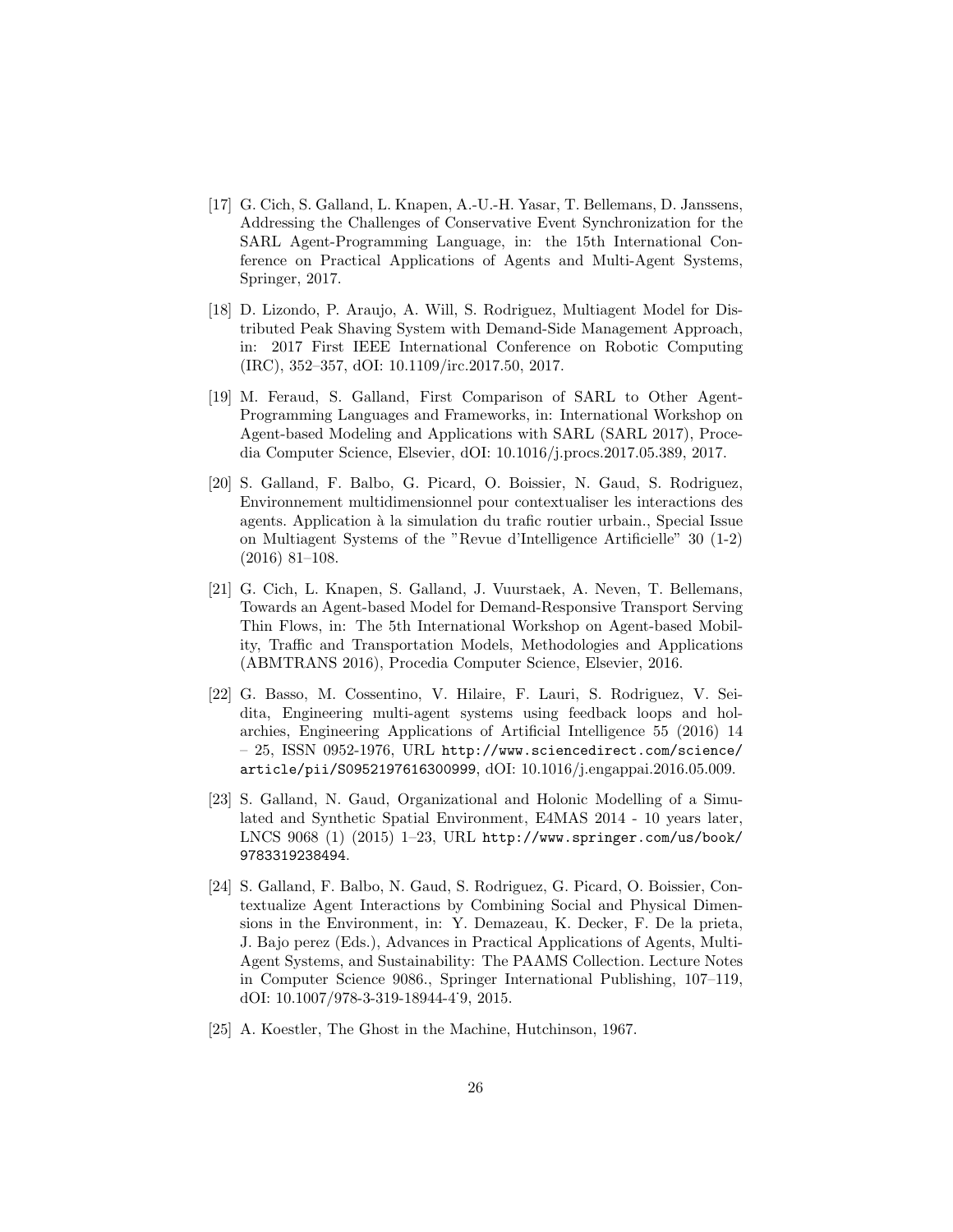- [26] K. Wilber, Sex, Ecology, Spirituality: The Spirit of Evolution, Shambhala, ISBN 9781570627446, 2000.
- [27] E. van Leeuwen, D. Norrie, Holons and holarchies [intelligent manufacturing systems], Manufacturing Engineer 76 (2) (1997) 86–88.
- [28] C. Gerber, J. Siekmann, G. Vierke, Holonic Multi-Agent Systems, Tech. Rep. DFKI-RR-99-03, Deutsches Forschungszentrum für Künztliche Inteligenz - GmbH, Postfach 20 80, 67608 Kaiserslautern, FRG, 1999.
- [29] J. Ferber, Multi-agent systems: an introduction to distributed artificial intelligence, Addison-Wesley, 1999.
- [30] J. H. Holland, Hidden order: how adaptation builds complexity, Addison-Wesley, Reading, Mass., 1995.
- [31] J. Odell, M. Nodine, R. Levy, A Metamodel for Agents, Roles, and Groups, in: J. Odell, P. Giorgini, J. Müller (Eds.), Agent-Oriented Software Engineering V, no. 3382 in LNCS, Springer Berlin Heidelberg, 78–92, 2005.
- [32] M. Cossentino, N. Gaud, V. Hilaire, S. Galland, A. Koukam, ASPECS: an agent-oriented software process for engineering complex systems - How to design agent societies under a holonic perspective, Autonomous Agents and Multi-Agent Systems 2 (2) (2010) 260–304.
- [33] D. Case, S. DeLoach, Applying an O-MaSE Compliant Process to Develop a Holonic Multiagent System for the Evaluation of Intelligent Power Distribution Systems, in: M. Cossentino, A. El Fallah Seghrouchni, M. Winikoff (Eds.), Engineering Multi-Agent Systems, no. 8245 in LNCS, Springer Berlin Heidelberg, 78–96, 2013.
- [34] Service-Oriented Architecture, Springer Berlin Heidelberg, Berlin, Heidelberg, ISBN 978-3-540-38284-3, 89–113, URL http://dx.doi.org/10. 1007/978-3-540-38284-3\_5, 2007.
- [35] A. T. Velte, Cloud Computing: A Practical Approach, McGraw Hill, 2010.
- [36] C. Aguero, N. Koenig, I. Chen, H. Boyer, S. Peters, J. Hsu, B. Gerkey, S. Paepcke, J. Rivero, J. Manzo, E. Krotkov, G. Pratt, Inside the Virtual Robotics Challenge: Simulating Real-Time Robotic Disaster Response, Automation Science and Engineering, IEEE Transactions on 12 (2) (2015) 494–506, ISSN 1545-5955.
- [37] N. Koenig, A. Howard, Design and Use Paradigms for Gazebo, An Open-Source Multi-Robot Simulator, in: IEEE/RSJ International Conference on Intelligent Robots and Systems, Sendai, Japan, 2149–2154, 2004.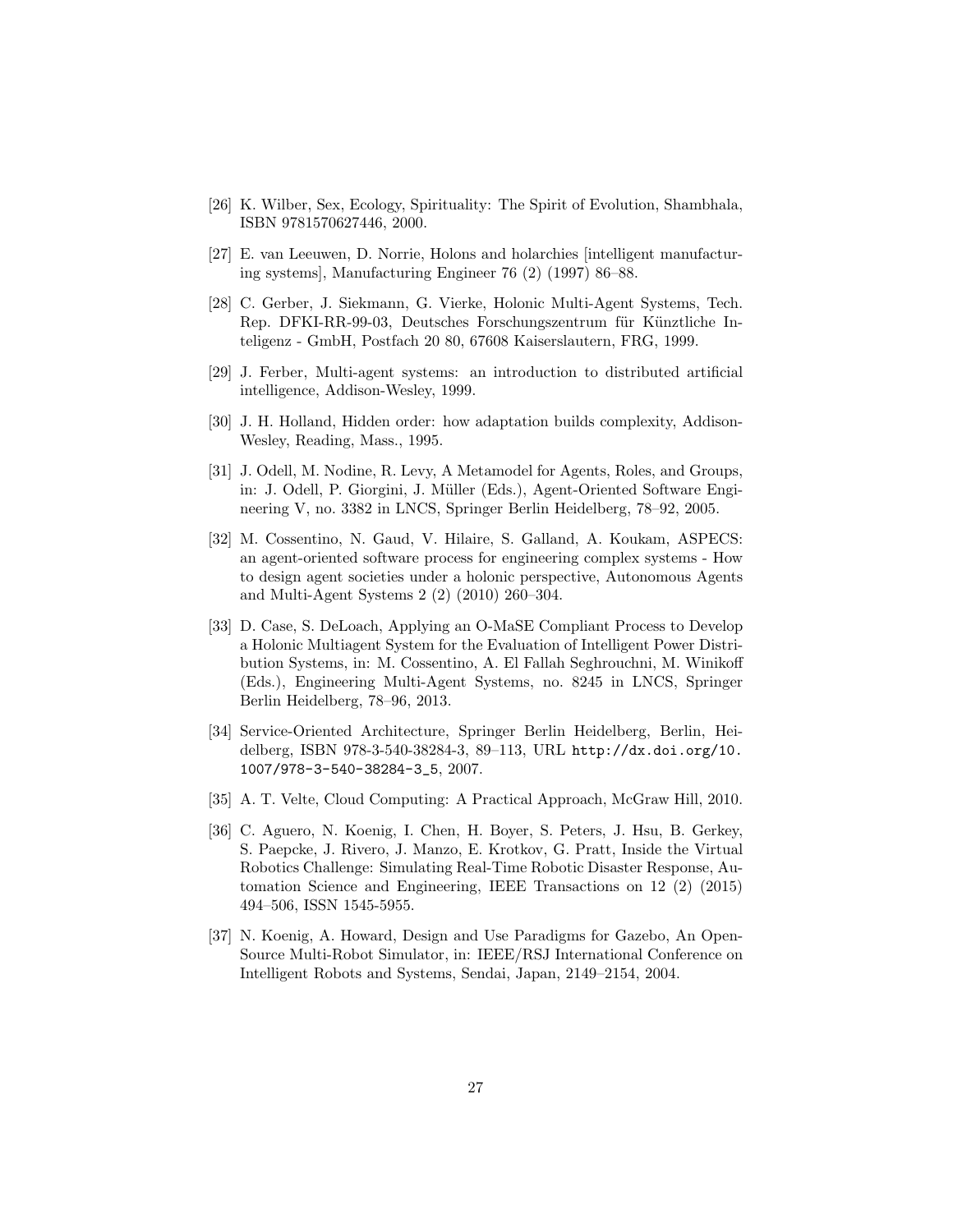

**Stéphane Galland** supports a PhD thesis in 2001 at the High National School of Mines of Saint-Etienne, France. He proposed a methodological approach for the design and the implementation of agent-based simulation of distributed industrial systems. In 2002, he integrated the Computer Science department of the Belfort-Montbéliard University of Technology, France, where he continues his research tasks on the topic of agent-based modeling and simulation of complex systems

with a large scale and a multiview perspectives. In  $2004$  and  $2005$ , Stéphane Galland is responsible of the courses of the doctoral school for his University. From 2007 to 2008, he is responsible of the courses of the specialty "Image, Interaction and Virtual Reality" of the Computer Science department. In 2013, Stéphane Galland obtains a French Accreditation to Supervise Research with the title "Methodology and tools for the agent-based simulation in virtual worlds." Stéphane Galland is one of the authors to the ASPECS methodology, the SARL agent-programming language, and the Janus agent platform. Since 2016, Stéphane Galland is the French Head of the ARFITEC exchange program named "Energy, Transport, Industry, Challenges for Tomorrow." In January 2017, Stéphane Galland integrates the Electronic, Computer Science and Imagery Laboratory (LE2I) as the Head of the Research team on "Intelligent Environments."



Nicolas Gaud received his PHD in Computer Science from the University of Technology of Belfort-Montébliard (UTBM) in 2007. In 2005, he received his engineering degree in computer science from the UTBM and a MSc in Computer Science, Automatic and Manufacturing Systems from the Univeristy of France-Comté (UFC). He is now Associate Professor at the UTBM and full researcher at the Systems and Trans-

port Laboratory of the research institute on Transport, Energy, and Society (IRTES-SeT), he is also an external member of the GITIA. His main research interests deal with the modeling, analysis and simulation of complex systems using Agent-Oriented Software Engineering (AOSE), Holonic Multiagent Systems and Multiagent-based simulation. He is also involved in various industrial projects dealing with the simulation of virtual entities (pedestrian, transportation systems, etc) in virtual environments.



Sebastian Rodriguez is a Full Professor at the Department of Computer Science, Universidad Tecnológica Nacional (UTN), Argentina. He is also the founder and Head of the Advanced Informatics Technology Research Group (GITIA) and an associate researcher of the Systems and Transportation Laboratory at the University of Technology of Belfort-Montbéliard (UTBM), France. He received a Computer Engi-

neer degree from Universidad Nacional de Tucumán, a M.Sc. degree in computer science from the University of Franche-Comté and a Ph.D. degree in computer